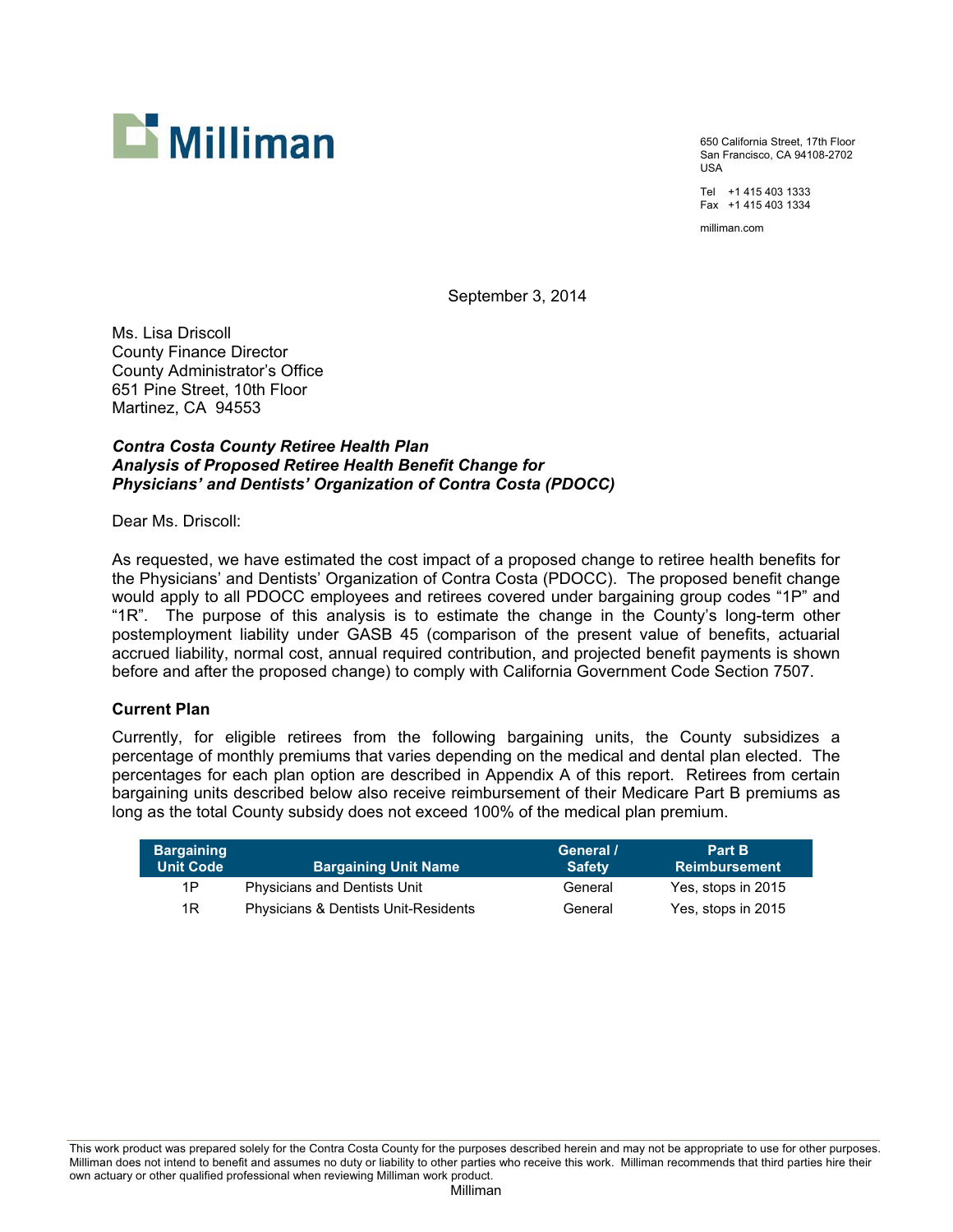# **Proposed Plan**

*County Premium Subsidy On and After January 1, 2015*: Beginning on January 1, 2015, and for each calendar year thereafter, the County will pay a monthly dollar premium subsidy for each health and dental plan (County Premium Subsidy) that is an amount equal to the actual monthly dollar premium subsidy that is paid by the County in December 2014, with the exception of the CCHP Medicare COB Plans A and B. The capped rates for all plans are defined in the table below.

| <b>Health Plan</b>                                                           | <b>Proposed Cap</b> |
|------------------------------------------------------------------------------|---------------------|
| Contra Costa Health Plan A                                                   |                     |
| Retiree on Basic Plan                                                        | \$<br>600.51        |
| Retiree & 1 or more dependents on Basic Plan                                 | 1,430.76            |
| Retiree on Medicare COB Plan                                                 | 279.22              |
| Retiree & Spouse on Medicare COB Plan                                        | 558.44              |
| Family, 1 on Medicare COB Plan, and 1 or more on Basic Plan                  | 1,234.35            |
| Contra Costa Health Plan B                                                   |                     |
| Retiree on Basic Plan                                                        | \$<br>611.34        |
| Retiree & 1 or more dependents on Basic Plan                                 | 1,452.65            |
| Retiree on Medicare COB Plan                                                 | 287.59              |
| Retiree & Spouse on Medicare COB Plan                                        | 575.18              |
| Family, 1 on Medicare COB Plan, and 1 or more on Basic Plan                  | 1,271.37            |
| Kaiser Permanente                                                            |                     |
| Retiree on Basic Plan                                                        | \$<br>614.78        |
| Retiree & 1 or more dependents on Basic Plan                                 | 1,432.42            |
| Retiree on Medicare Senior Advantage Plan                                    | 295.00              |
| Retiree & 1 dependent on Medicare Senior Advantage Plan                      | 796.70              |
| Retiree on Medicare Sr. Adv. Plan, and 1 or more dependents on Basic Plan    | 1,158.55            |
| Health Net HMO                                                               |                     |
| Retiree on Basic Plan                                                        | \$<br>853.92        |
| Retiree & 1 or more dependents on Basic Plan                                 | 2,094.74            |
| Retiree on Medicare Seniority Plus Plan                                      | 514.27              |
| Retiree & 1 dependent on Medicare Seniority Plus Plan                        | 1,028.55            |
| Retiree on Medicare Sr. Plus Plan, and 1 or more dependents on Basic Plan    | 1,370.24            |
| Health Net Medicare COB                                                      |                     |
| Retiree only                                                                 | \$<br>563.32        |
| Retiree & spouse                                                             | 1,126.65            |
| Health Net CA & Nat'l PPO - Basic Plan A                                     |                     |
| Retiree on PPO                                                               | \$<br>753.81        |
| Retiree & 1 or more dependents on PPO Basic Plan                             | 1,790.70            |
| Retiree on PPO Medicare Plan with Medicare Part A & B                        | 618.43              |
| Retiree & 1 or more dependents on PPO Medicare Plan with Medicare Part A & B | 1,236.73            |

The amount of the County subsidy that is paid for employees and eligible family members for these plans will thereafter be a set dollar amount and will not be a percentage of the premium charged by the health or dental plan. Like employees, retirees must pay for 100% of any premium increases after 2015.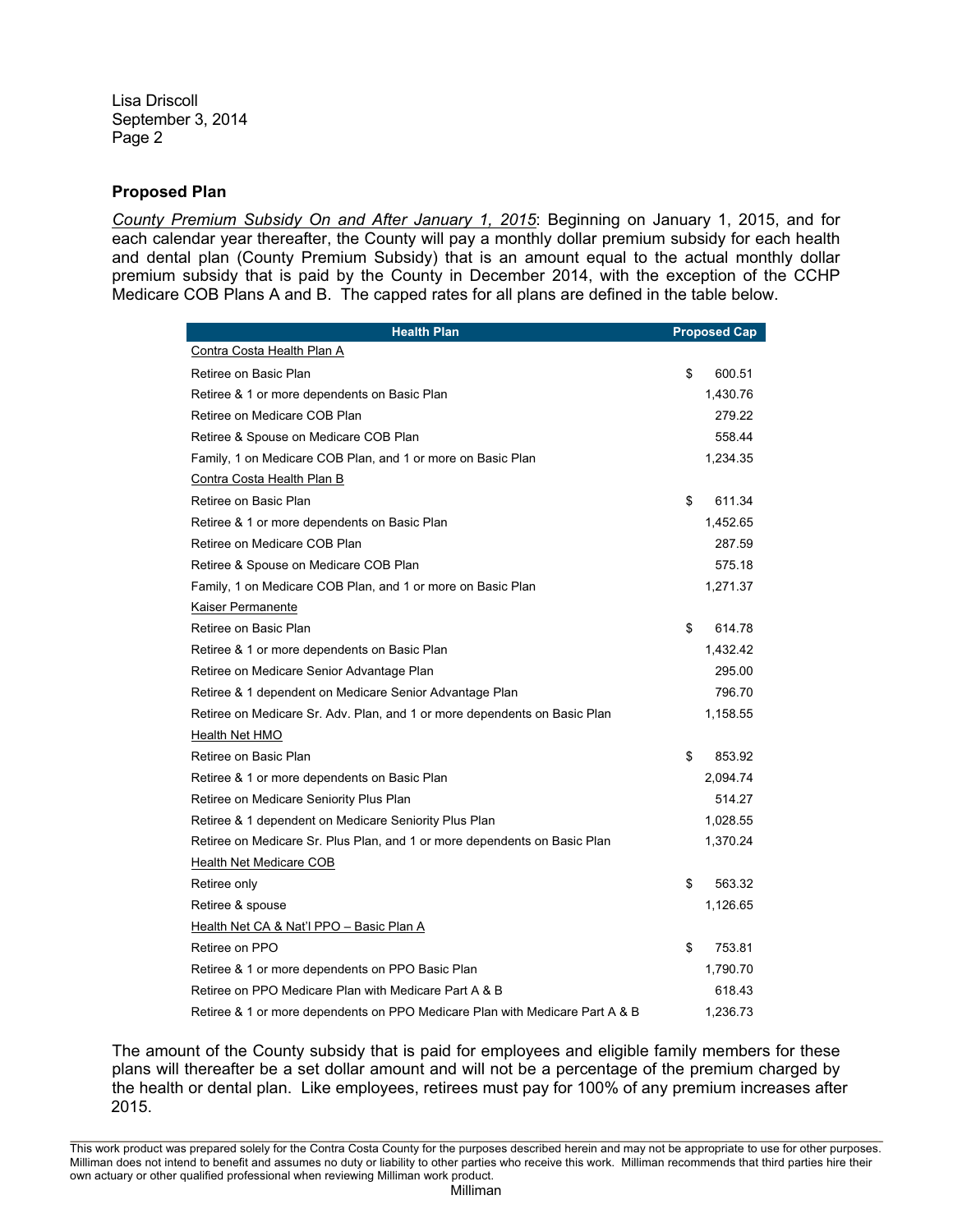## **Results**

|                                           | <b>2014 Actuarial Valuation Results</b> |                                        |                   |  |  |
|-------------------------------------------|-----------------------------------------|----------------------------------------|-------------------|--|--|
|                                           | <b>Current Plan</b>                     | <b>Proposed Plan</b><br>(PDOCC Change) | <b>Difference</b> |  |  |
| <b>Present Value of Benefits</b>          |                                         |                                        |                   |  |  |
| <b>Active Employees</b>                   | \$625,243,000                           | \$604,708,000                          | $(\$20,535,000)$  |  |  |
| <b>Retirees</b>                           | \$567,919,000                           | \$564,938,000                          | ( \$2,981,000)    |  |  |
| Total                                     | \$1,193,162,000                         | \$1,169,646,000                        | (\$23,516,000)    |  |  |
| <b>Actuarial Accrued Liability</b>        |                                         |                                        |                   |  |  |
| <b>Active Employees</b>                   | \$355,929,000                           | \$348,915,000                          | (\$7,014,000)     |  |  |
| Retirees                                  | \$567,919,000                           | \$564,938,000                          | (\$2,981,000)     |  |  |
| Total                                     | \$923,848,000                           | \$913,853,000                          | (\$9,995,000)     |  |  |
| <b>Assets</b>                             | \$129,426,000                           | \$129,426,000                          |                   |  |  |
| <b>Unfunded AAL</b>                       | \$794,422,000                           | \$784,427,000                          | (\$9,995,000)     |  |  |
| Amortization of UAAL as of June 30, 2014  | \$59,872,000                            | \$59,119,000                           | (\$753,000)       |  |  |
| Normal Cost as of June 30, 2014           | \$28,666,000                            | \$27,799,000                           | (\$867,000)       |  |  |
| <b>Annual Required Contribution (ARC)</b> | \$88,538,000                            | \$86,918,000                           | (\$1,620,000)     |  |  |

The items shown in the table above are defined as follows:

The **Present Value of Benefits** is the present value of projected benefits (projected claims less retiree contributions) discounted at the valuation interest rate (5.70%).

The **Actuarial Accrued Liability (AAL)** is the present value of benefits that are attributed to past service only. The portion attributed to future employee service is excluded. For retirees, this is equal to the present value of benefits. For active employees, this is equal to the present value of benefits prorated by service to date over service at the expected retirement age.

The **Normal Cost** is that portion of the County provided benefit attributable to employee service in the current year. Employees are assumed to have an equal portion of the present value of benefits attributed to each year of service from date of hire to expected retirement age.

The **Annual Required Contribution (ARC)** is equal to the Normal Cost plus an amount to amortize the unfunded AAL as a level dollar amount over a period of 30 years on a "closed" basis starting January 1, 2008. There are 24 years remaining as of January 1, 2014.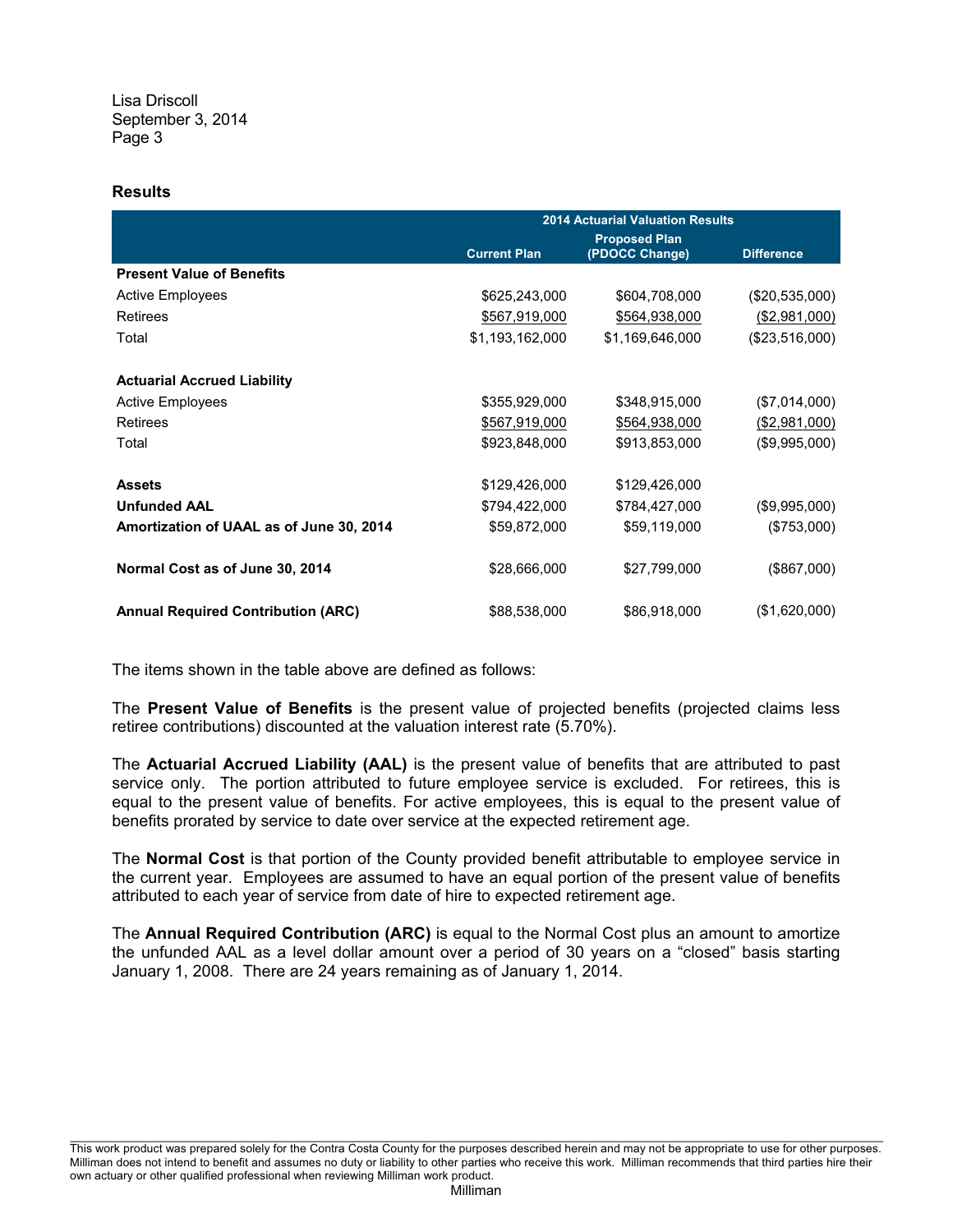The table below contains a 25 year projection of projected benefit payments under the current and proposed benefit plans. The projected benefit payments are net of required retiree contributions, but include the value of the implicit premium rate subsidy for non-Medicare retirees for whom the same premium rate is charged for actives and pre-Medicare retirees. The projected benefit payments include only employees and retirees as of the valuation date (January 1, 2014). Future employees are not reflected in the table below.

| <b>Projected Benefit Payments</b> |                |                      |                   |  |  |  |
|-----------------------------------|----------------|----------------------|-------------------|--|--|--|
|                                   | <b>Current</b> | <b>Proposed Plan</b> |                   |  |  |  |
| Year                              | Plan           | (PDOCC Change)       | <b>Difference</b> |  |  |  |
| 2014                              | \$54,439,000   | \$54,439,000         | \$0               |  |  |  |
| 2015                              | 56,181,000     | 56,157,000           | (24,000)          |  |  |  |
| 2016                              | 58,437,000     | 58,364,000           | (73,000)          |  |  |  |
| 2017                              | 61,348,000     | 61,217,000           | (131,000)         |  |  |  |
| 2018                              | 63,630,000     | 63,444,000           | (186,000)         |  |  |  |
| 2019                              | 66,025,000     | 65,773,000           | (252,000)         |  |  |  |
| 2020                              | 68,604,000     | 68,283,000           | (321,000)         |  |  |  |
| 2021                              | 70,593,000     | 70,210,000           | (383,000)         |  |  |  |
| 2022                              | 72,445,000     | 71,994,000           | (451,000)         |  |  |  |
| 2023                              | 74,411,000     | 73,882,000           | (529,000)         |  |  |  |
| 2024                              | 76,694,000     | 76,070,000           | (624,000)         |  |  |  |
| 2025                              | 78,735,000     | 78,004,000           | (731,000)         |  |  |  |
| 2026                              | 80,219,000     | 79,406,000           | (813,000)         |  |  |  |
| 2027                              | 81,526,000     | 80,606,000           | (920,000)         |  |  |  |
| 2028                              | 82,231,000     | 81,204,000           | (1,027,000)       |  |  |  |
| 2029                              | 82,931,000     | 81,756,000           | (1, 175, 000)     |  |  |  |
| 2030                              | 84,113,000     | 82,806,000           | (1,307,000)       |  |  |  |
| 2031                              | 84,428,000     | 82,957,000           | (1,471,000)       |  |  |  |
| 2032                              | 84,455,000     | 82,800,000           | (1,655,000)       |  |  |  |
| 2033                              | 85,136,000     | 83,315,000           | (1,821,000)       |  |  |  |
| 2034                              | 85,151,000     | 83,098,000           | (2,053,000)       |  |  |  |
| 2035                              | 84,817,000     | 82,527,000           | (2,290,000)       |  |  |  |
| 2036                              | 84,882,000     | 82,362,000           | (2,520,000)       |  |  |  |
| 2037                              | 84,839,000     | 82,084,000           | (2,755,000)       |  |  |  |
| 2038                              | 84,615,000     | 81,680,000           | (2,935,000)       |  |  |  |

## **Important Notes**

Except where noted above, the results in this letter are based on the same data, methods, assumptions, and plan provisions that are used in the January 1, 2014, actuarial valuation report, dated August 8, 2014. Appendices A through C contain a description of provisions assumptions and data used in the valuation.

In preparing our report, we relied, without audit, on information (some oral and some in writing) supplied by Contra Costa County's staff. This information includes but not limited to employee census data, financial information and plan provisions. While Milliman has not audited the financial and census data, they have been reviewed for reasonableness and are, in our opinion, sufficient and reliable for the purposes of our calculations. If any of this information as summarized in this report is inaccurate or incomplete, the results shown could be materially affected and this report may need to be revised.

This work product was prepared solely for the Contra Costa County for the purposes described herein and may not be appropriate to use for other purposes. Milliman does not intend to benefit and assumes no duty or liability to other parties who receive this work. Milliman recommends that third parties hire their own actuary or other qualified professional when reviewing Milliman work product.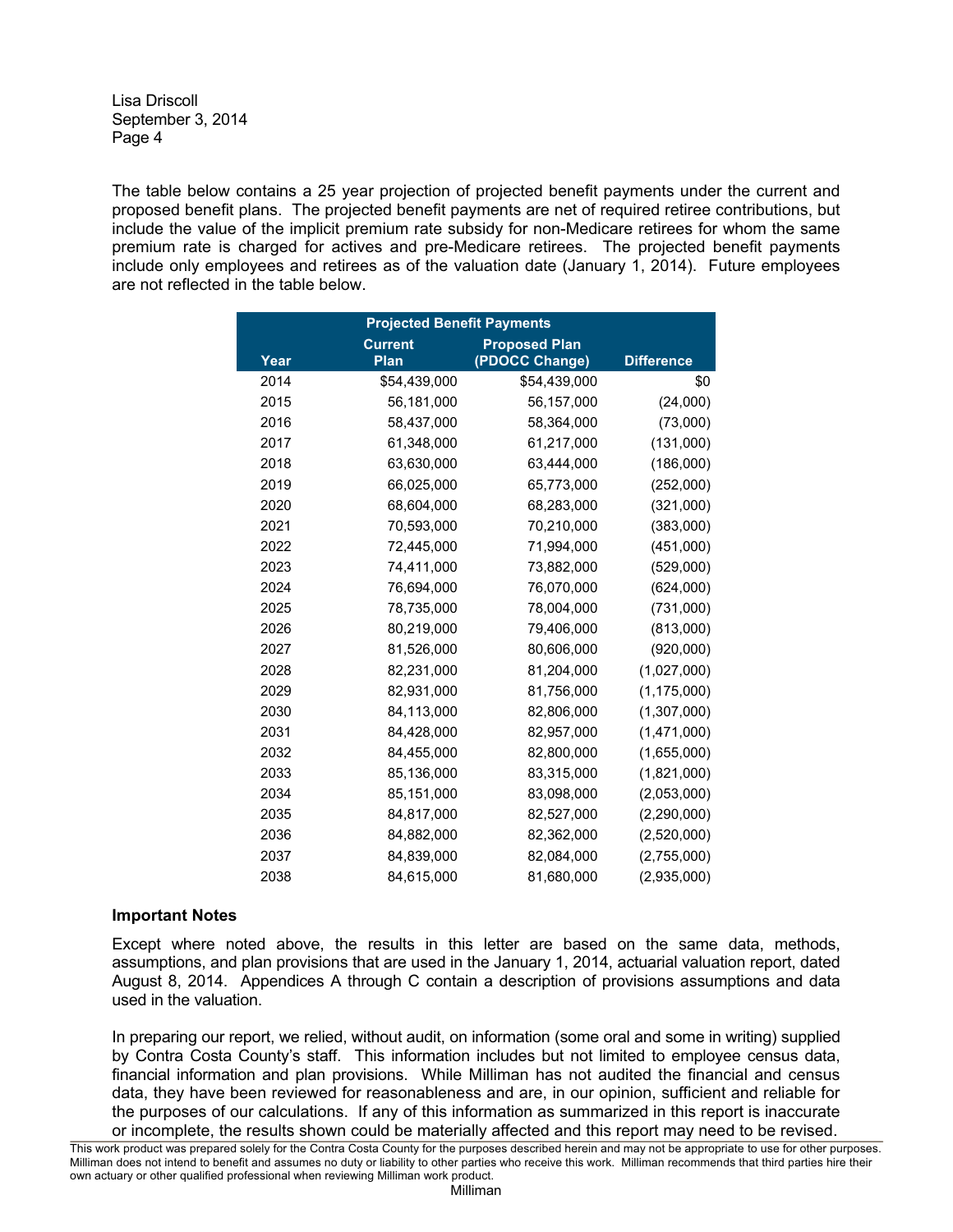All costs, liabilities, rates of interest, and other factors for the County have been determined on the basis of actuarial assumptions and methods which are individually reasonable (taking into account the experience of the County and reasonable expectations); and which, in combination, offer our best estimate of anticipated experience affecting the County. Further, in our opinion, each actuarial assumption used is reasonably related to the experience of the Plan and to reasonable expectations which, in combination, represent our best estimate of anticipated experience for the County.

This analysis is only an estimate of the Plan's financial condition as of a single date. It can neither predict the Plan's future condition nor guarantee future financial soundness. Actuarial valuations do not affect the ultimate cost of Plan benefits, only the timing of County contributions. While the valuation is based on an array of individually reasonable assumptions, other assumption sets may also be reasonable and valuation results based on those assumptions would be different. No one set of assumptions is uniquely correct. Determining results using alternative assumptions is outside the scope of our engagement.

Future actuarial measurements may differ significantly from the current measurements presented in this report due to such factors as the following: plan experience differing from that anticipated by the economic or demographic assumptions; changes in economic or demographic assumptions; increases or decreases expected as part of the natural operation of the methodology used for these measurements (such as the end of an amortization period); and changes in plan provisions or applicable law. Due to the limited scope of our assignment, we did not perform an analysis of the potential range of future measurements. The County has the final decision regarding the appropriateness of the assumptions and actuarial cost methods.

This letter is prepared solely for the internal business use of Contra Costa County. To the extent that Milliman's work is not subject to disclosure under applicable public records laws, Milliman's work may not be provided to third parties without Milliman's prior written consent. Milliman does not intend to benefit or create a legal duty to any third party recipient of its work product. Milliman's consent to release its work product to any third party may be conditioned on the third party signing a Release, subject to the following exceptions:

- a) Contra Costa County may provide a copy of Milliman's work, in its entirety, to the County's professional service advisors who are subject to a duty of confidentiality and who agree to not use Milliman's work for any purpose other than to benefit the County.
- b) Contra Costa County may provide a copy of Milliman's work, in its entirety, to other governmental entities, as required by law.

No third party recipient of Milliman's work product should rely upon Milliman's work product. Such recipients should engage qualified professionals for advice appropriate to their own specific needs.

The consultants who worked on this assignment are actuaries. Milliman's advice is not intended to be a substitute for qualified legal or accounting counsel.

The signing actuary is independent of the plan sponsor. We are not aware of any relationship that would impair the objectivity of our work.

On the basis of the foregoing, we hereby certify that, to the best of our knowledge and belief, the report is complete and accurate and has been prepared in accordance with generally recognized and accepted actuarial principles and practices which are consistent with the applicable Actuarial Standards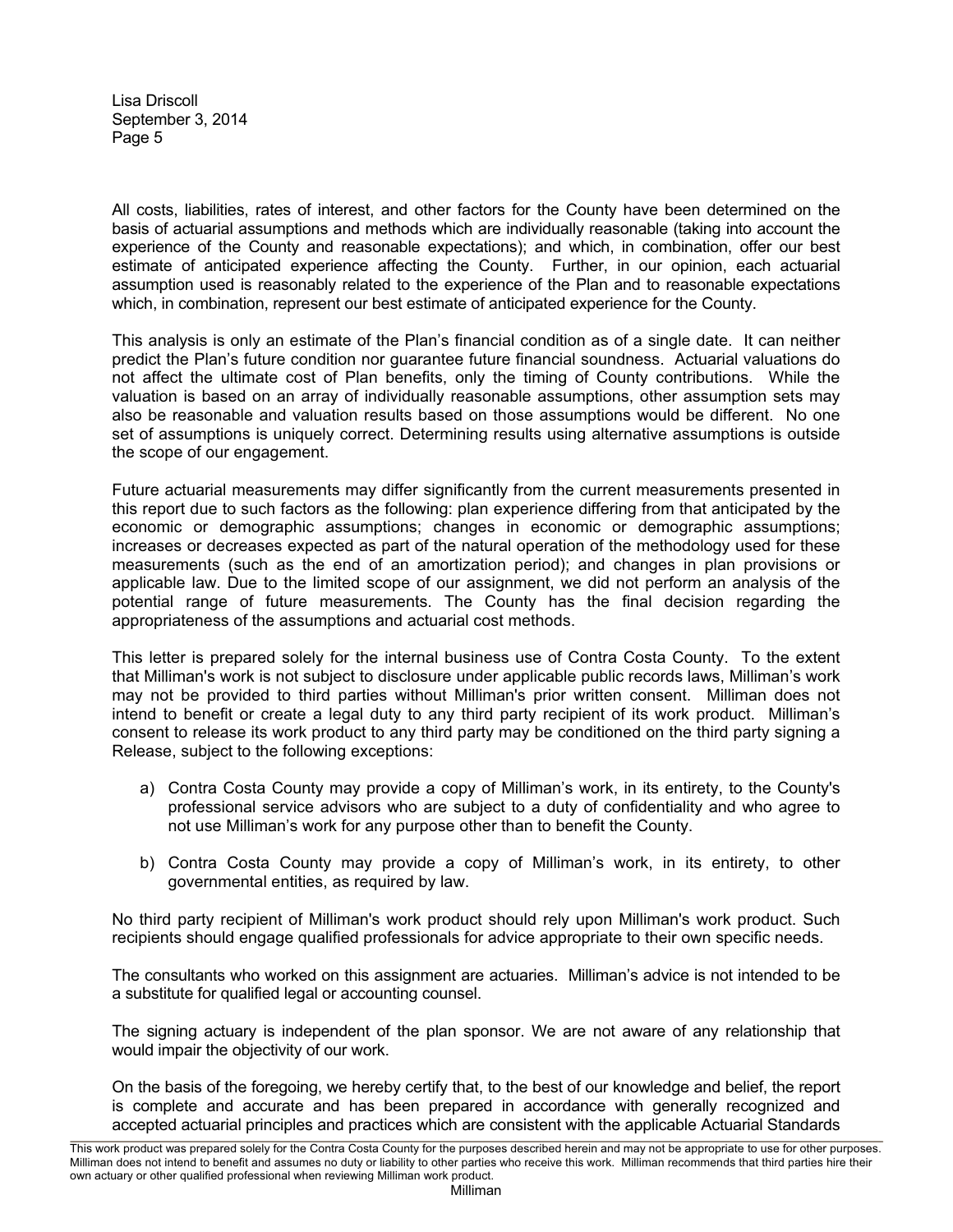of Practice of the American Academy of Actuaries. The undersigned is a member of the American Academy of Actuaries and meets the Qualification Standards of the American Academy of Actuaries to render the actuarial opinion contained herein.

Sincerely,

 $QslR.$   $R$ 

 John R. Botsford, FSA, MAAA Principal and Consulting Actuary

JRB:dy enc.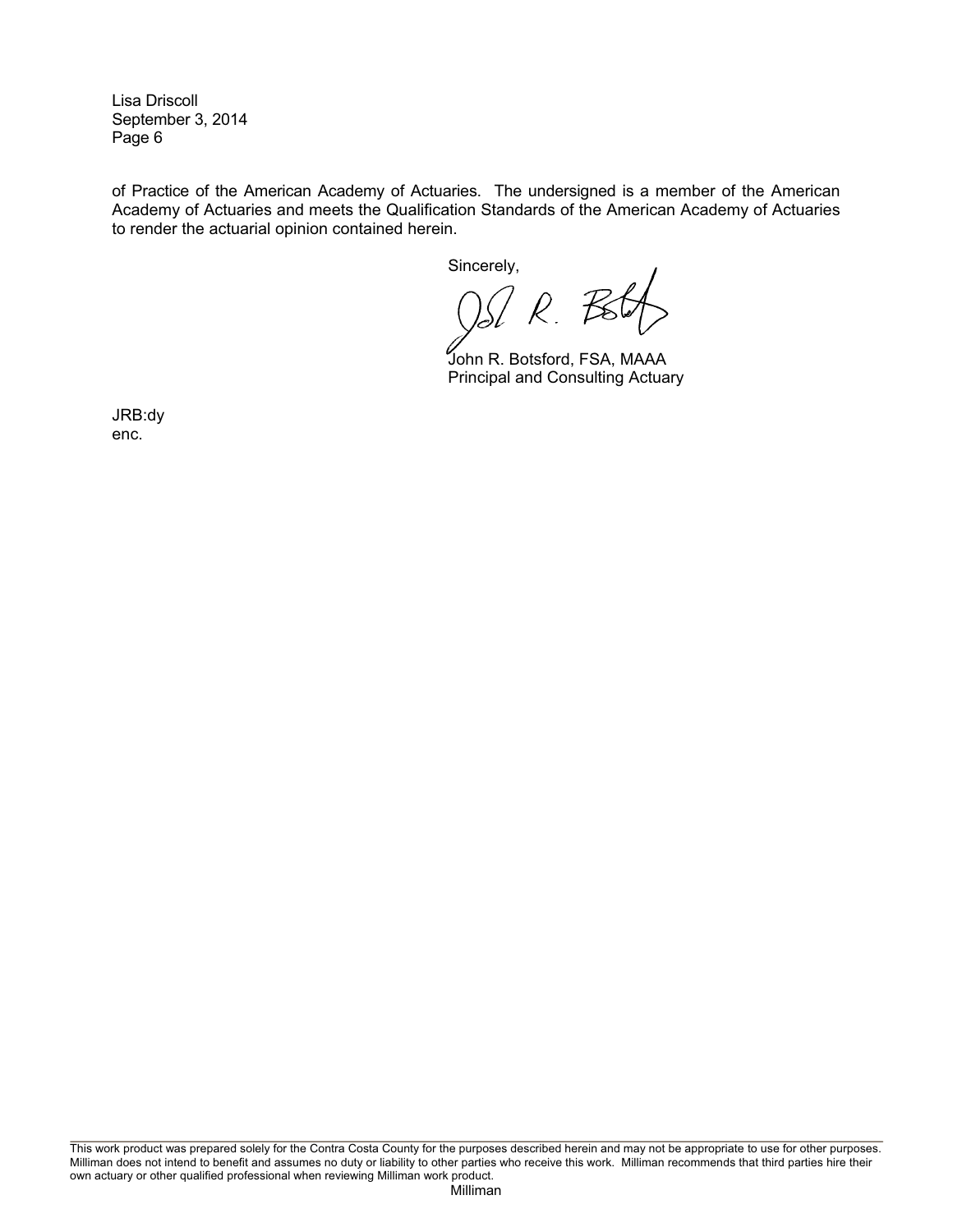# **Appendix A. Summary of Benefits under Current Plan Prior to Proposed Change**

The following description of retiree health benefits is intended to be only a brief summary and is not complete information.

## *Eligibility*

Currently, employees may receive retiree health benefits if they retire from the County, are receiving a pension, and meet certain eligibility requirements as follows:

General employees - age 50 with 10 years of pension service or age 70 with a vested pension, or after 30 years of pension service with no age requirement.

Safety employees - age 50 with 10 years of pension service or age 70 with a vested pension, or after 20 years of pension service with no age requirement.

Employees hired after December 31, 2006 and represented by the following bargaining groups (AFSCME, California Nurses Association, Deputy District Attorneys' Association, Public Defenders Association, IFPTE, Western Council of Engineers, SEIU, PEU, Probation Peace Officers Association, and Unrepresented) also must have 15 years of County service.

Employees hired on or after October 1, 2005, and represented by the Physicians' and Dentists' Organization also must have 15 years of County service.

## *Health Benefits*

Currently, eligible retirees and their dependents are covered either under the Contra Costa Health Plans, Health Net plans, Kaiser plans, or health plans sponsored by CalPERS (PEMHCA). Coverage may be provided for a retiree and surviving spouse as long as retiree and surviving spouse monthly premium contributions are paid. The County may pay a subsidy toward eligible retirees' monthly medical and dental premiums. This subsidy may vary by bargaining unit and date of hire as described in this appendix. Employees hired on or after dates described in the table below and represented by the following bargaining groups must pay the entire cost of premiums to maintain coverage.

| <b>Bargaining Unit Name</b>                         | Hire Date on or after which eligible retirees<br>must pay entire cost of premiums |
|-----------------------------------------------------|-----------------------------------------------------------------------------------|
| IFPTE, Unrepresented                                | January 1, 2009                                                                   |
| AFSCME, Western Council of Engineers, SEIU, and PEU | January 1, 2010                                                                   |
| Deputy District Attorneys Association               | December 14, 2010                                                                 |
| Probation Peace Officers Association of CCC         | January 1, 2011                                                                   |
| <b>CCC Public Defenders Association</b>             | March 1, 2011                                                                     |

All surviving spouses must pay the entire cost of premiums to maintain coverage, with the exception of the following bargaining groups for whom the surviving spouse receives the same County subsidy as the retiree (covered by CalPERS health plans): A8 (Sheriff). BD (Fire Chief), BS (Sworn Exec. Mgmt.), HA, V#, VH, VN, 4N, BF, and XJ.

Contra Costa County GASB 45 Actuarial Valuation as of January 1, 2014 1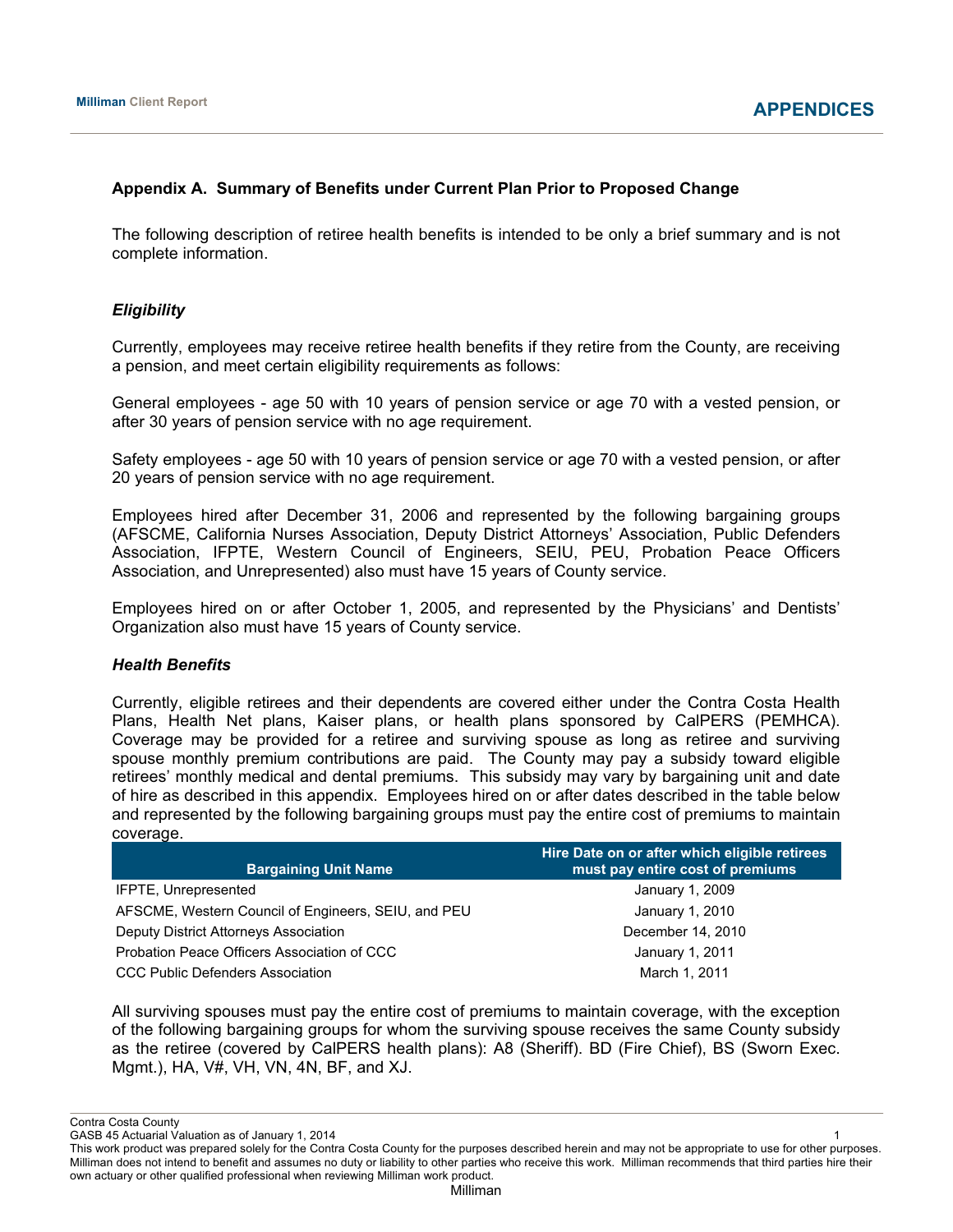## *Bargaining Units V#, VH, VN, F8 and FW*

Currently, for eligible retirees from the bargaining units listed in the table below, the County will contribute toward the cost of monthly premiums (medical and dental) in 2014 an amount equal to the actual dollar monthly premium amount paid by the County as of November 30, 2013, at each coverage level, plus 50% of the actual premium increase for 2014. For premium increases in 2015 and later, the County and retiree will split the increase evenly: the County will pay for 50% of the increase, and the retiree must pay for the other 50% of the increase.

Retirees who elected dental coverage without health coverage will pay one cent (\$0.01) per month for 2013, plus 50% of the actual premium increase for 2014. For premium increases in 2015 and later, the County and retiree will split the increase evenly: the County will pay for 50% of the increase, and the retiree must pay for the other 50% of the increase.

| <b>Bargaining</b><br><b>Unit Code</b> | <b>Bargaining Unit Name</b>    | General /<br><b>Safety</b> |
|---------------------------------------|--------------------------------|----------------------------|
|                                       | Unrep Classified & Exempt-Othr |                            |
| F8                                    |                                | General                    |
|                                       | Unrep CI & Ex-Sworn Peace Offc |                            |
| <b>FW</b>                             |                                | Safety                     |
| V#                                    | Sheriff's Sworn Mgmt Unit      | Safety                     |
| VH                                    | Deputy Sheriff's Unit-Sworn    | Safety                     |
| VN                                    | Deputy Sheriff's Unit-NonSworn | General                    |

For employees hired between January 2, 2007, and September 30, 2011, and represented by the Deputy Sheriffs' Association, the County subsidy is subject to a vesting schedule as shown in the table below.

| <b>Credited Years of</b><br><b>Service</b> | <b>Percentage of Employer</b><br><b>Contribution</b> |
|--------------------------------------------|------------------------------------------------------|
| 10                                         | 50                                                   |
| 11                                         | 55                                                   |
| 12                                         | 60                                                   |
| 13                                         | 65                                                   |
| 14                                         | 70                                                   |
| 15                                         | 75                                                   |
| 16                                         | 80                                                   |
| 17                                         | 85                                                   |
| 18                                         | 90                                                   |
| 19                                         | 95                                                   |
| 20 or more                                 | 100                                                  |

## *Bargaining Unit HA – Fire Management*

Currently, for eligible Fire Management retirees represented by United Chief Officers Association (UCOA) with bargaining unit code HA, the County will subsidize an amount equal to 80% of the CalPERS Kaiser premium at each coverage level (employee only, employee + one, employee + two

Contra Costa County

GASB 45 Actuarial Valuation as of January 1, 2014 2

This work product was prepared solely for the Contra Costa County for the purposes described herein and may not be appropriate to use for other purposes. Milliman does not intend to benefit and assumes no duty or liability to other parties who receive this work. Milliman recommends that third parties hire their own actuary or other qualified professional when reviewing Milliman work product.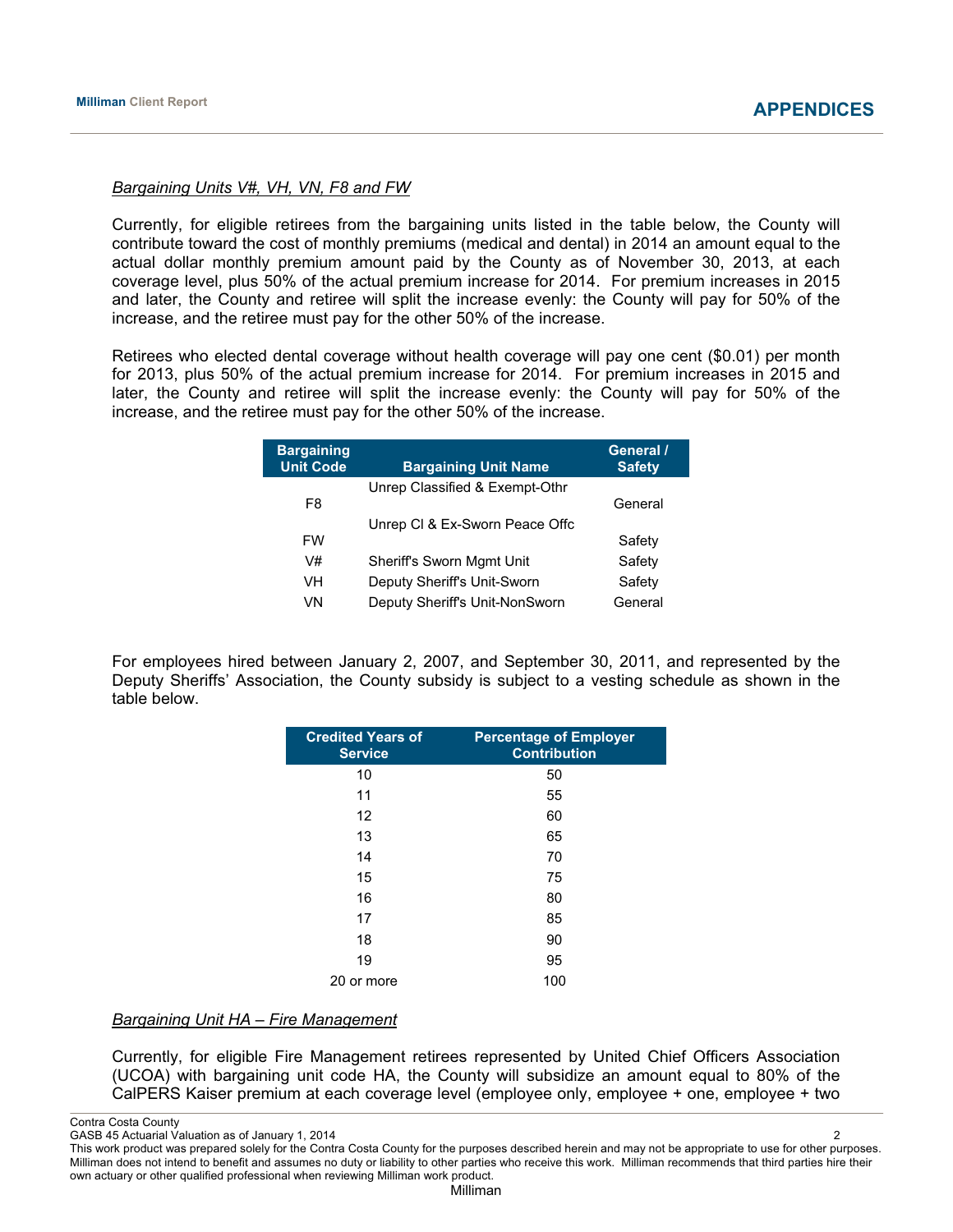or more) for the region in which the retiree resides, but the County's subsidy will not exceed the total premium of a lower cost plan.

For retirees enrolled in a health plan from CalPERS, the County will subsidize 78% of the monthly dental premium.

For retirees who elect dental coverage without medical coverage, the County will subsidize an amount toward the monthly dental premium such that retiree will pay one cent (\$0.01) per month for such coverage.

### *Bargaining Unit XJ – D.A. Investigators*

Currently, for eligible retirees from the bargaining unit XJ, the County will pay a subsidy toward the cost of monthly premiums (medical and dental) in 2014 an amount equal to the actual dollar monthly premium amount paid by the County in 2013, depending on coverage level. For 2014 and later, the County subsidy will increase by 75% of the actual premium increase in Bay Area Kaiser rates.

For retirees enrolled in a health plan from CalPERS, the County will subsidize an amount equal to 78% of the monthly dental premium.

For retirees who elect dental coverage without medical coverage, the County will subsidize an amount toward the monthly dental premium such that the retiree will pay one cent (\$0.01) per month for such coverage.

## *Bargaining Units 1P, 1R, 4N, and L3*

Currently, for eligible retirees from the following bargaining units, the County subsidizes a percentage of monthly premiums that varies depending on the medical and dental plan elected. Retirees from certain bargaining units described below also receive reimbursement of their Medicare Part B premiums as long as the total County subsidy does not exceed 100% of the medical plan premium.

| <b>Bargaining</b><br><b>Unit Code</b> | <b>Bargaining Unit Name</b>          | General /<br><b>Safety</b> | Part B<br><b>Reimbursement</b>                                             |
|---------------------------------------|--------------------------------------|----------------------------|----------------------------------------------------------------------------|
| 1P                                    | Physicians and Dentists Unit         | General                    | Yes, stops in 2015                                                         |
| 1R                                    | Physicians & Dentists Unit-Residents | General                    | Yes, stops in 2015                                                         |
| 4N                                    | Fire Suppression & Prevention Unit   | Safety                     | No                                                                         |
| L3                                    | <b>Registered Nurses Unit</b>        | General                    | If retired on or before<br>6/30/2012 and age 65 on<br>or before 10/31/2012 |

Contra Costa County

GASB 45 Actuarial Valuation as of January 1, 2014 33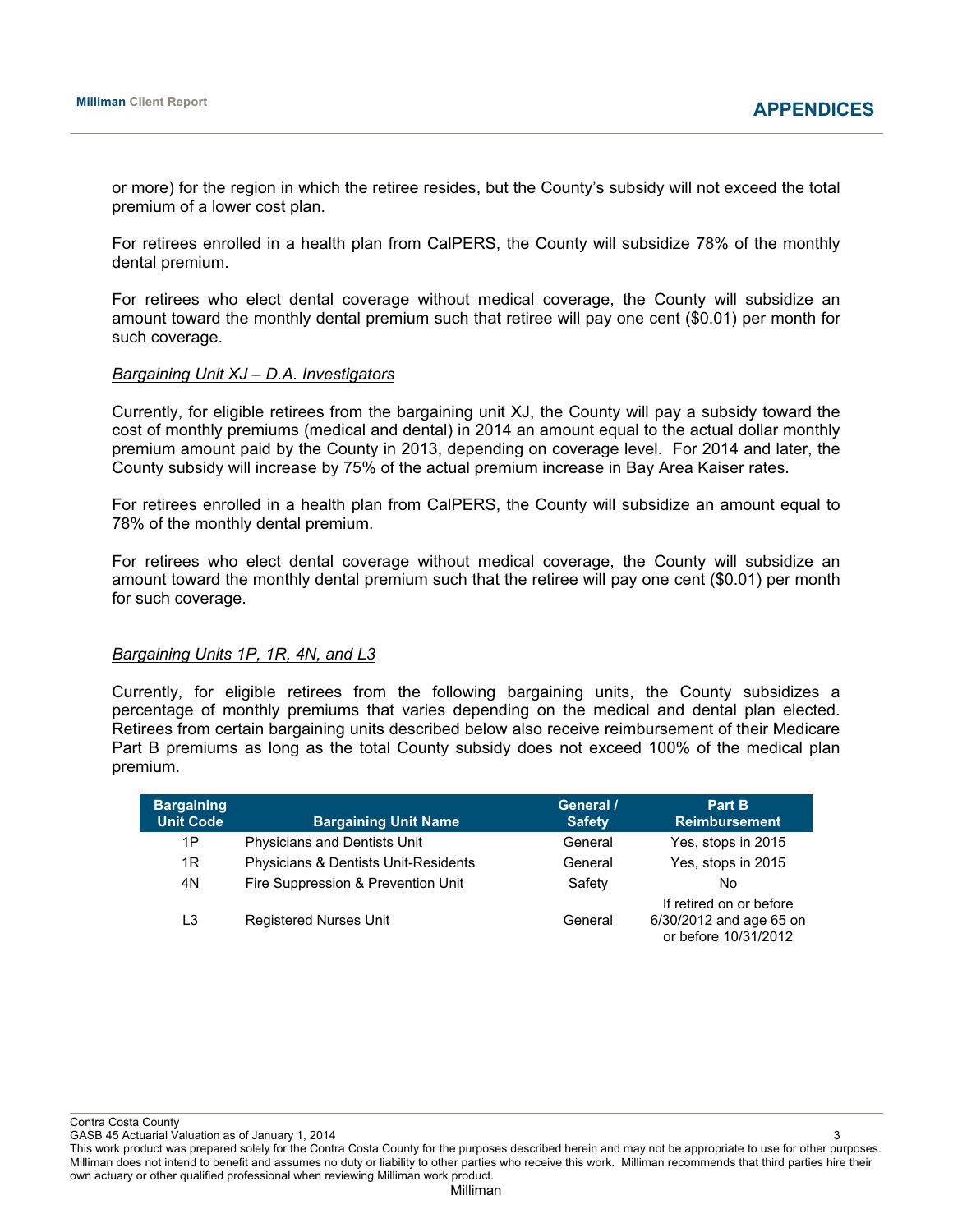| <b>Medical Plan</b>              | <b>Bargaining Unit</b> | <b>County Subsidy</b><br>% (Medical) | <b>County Subsidy</b><br>% (Dental) |
|----------------------------------|------------------------|--------------------------------------|-------------------------------------|
| Contra Costa Health Plan A and B |                        |                                      |                                     |
| <b>Without Dental</b>            | 1P, 1R, L3             | 98%                                  | $0\%$                               |
| With Delta Dental                | 1P, 1R, L3             | 98%                                  | 98%                                 |
| With PMI Delta Dental            | 1P, 1R, L3             | 98%                                  | 98%                                 |
| Kaiser, Health Net HMO           |                        |                                      |                                     |
| <b>Without Dental</b>            | 1P, 1R, L3             | 80%                                  | $0\%$                               |
| <b>With Delta Dental</b>         | 1P, 1R, L3             | 80%                                  | 78%                                 |
| With PMI Delta Dental            | 1P, 1R, L3             | 80%                                  | 78%                                 |
| <b>Health Net PPO</b>            |                        |                                      |                                     |
| <b>Without Dental</b>            | 1P, 1R, L3             | $55\%$ *                             | $0\%$                               |
| <b>With Delta Dental</b>         | 1P, 1R, L3             | $55\%$ *                             | 78%                                 |
| With PMI Delta Dental            | 1P, 1R, L3             | $55\%$ *                             | 78%                                 |
| All Medical Plans                |                        |                                      |                                     |
| <b>Without Dental</b>            | 4N                     | 87% of Kaiser                        | $0\%$                               |
| <b>With Dental Plan</b>          | 4N                     | 87% of Kaiser                        | 70%                                 |
| Dental Only                      | All Units Listed Above | $0\%$                                | All but \$0.01 /<br>month           |

Retirees from the above listed units receive the following County subsidy based on the medical plan elected:

-*Approximately 55% for 2014. Future increases are split evenly between the County and the retiree.* 

Contra Costa County

GASB 45 Actuarial Valuation as of January 1, 2014 4

This work product was prepared solely for the Contra Costa County for the purposes described herein and may not be appropriate to use for other purposes. Milliman does not intend to benefit and assumes no duty or liability to other parties who receive this work. Milliman recommends that third parties hire their own actuary or other qualified professional when reviewing Milliman work product.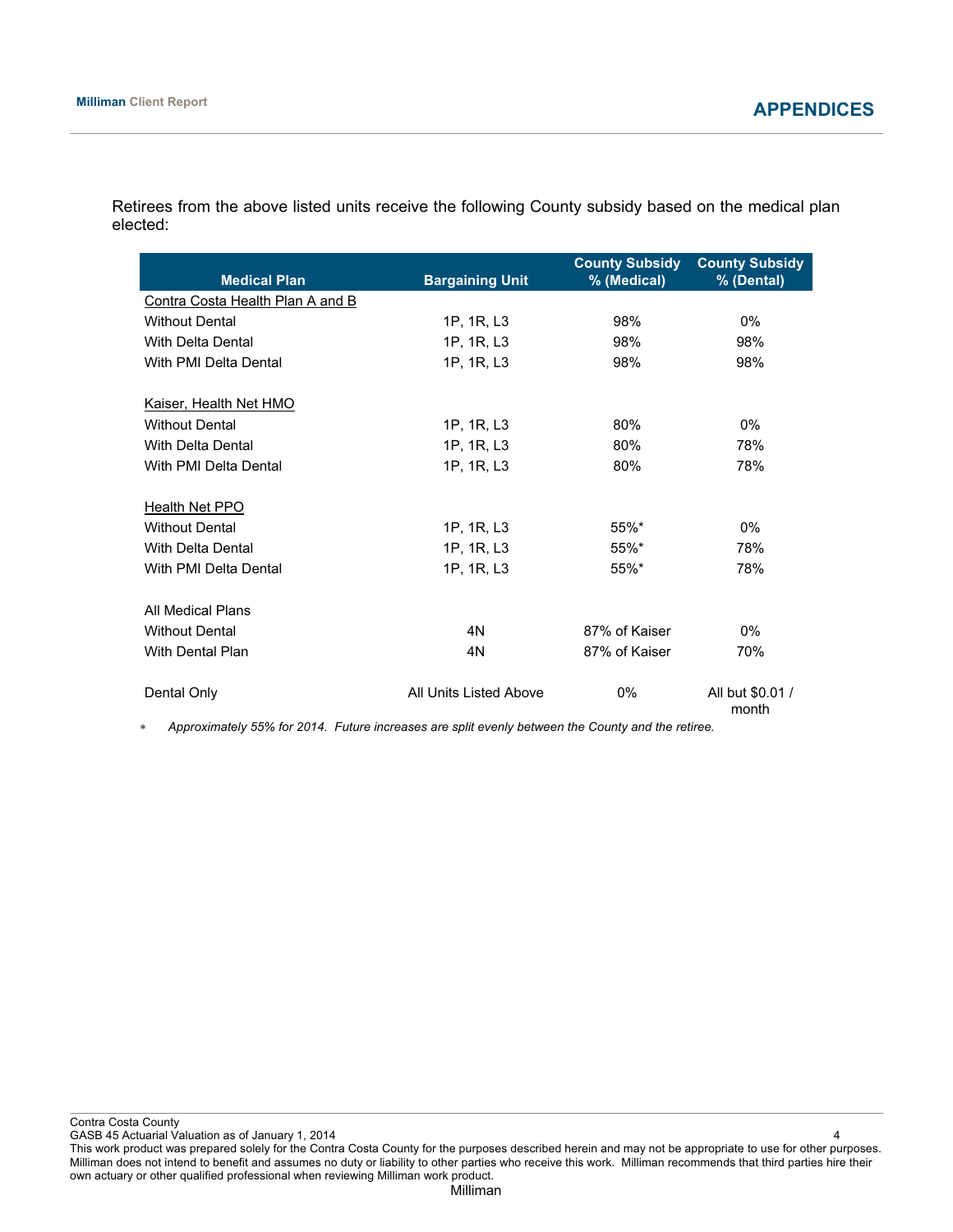### *All other Bargaining Units - County Subsidy Frozen at the 2011 Level*

Currently, eligible retirees from the following bargaining units listed receive County subsidies at the same amount agreed upon between the County and the Bargaining Units in 2011 towards the medical and dental premiums with no future increases to this subsidy amount.

| <b>Bargaining</b><br><b>Unit Code</b> | <b>Bargaining Unit Name</b>           | General /<br><b>Safety</b> | <b>Bargaining</b><br><b>Unit Code</b> | <b>Bargaining Unit Name</b>             | General /<br><b>Safety</b> |
|---------------------------------------|---------------------------------------|----------------------------|---------------------------------------|-----------------------------------------|----------------------------|
| 1X                                    | Phys & Dnts & Optometrist Unit        | General                    | JF                                    | <b>CCC Defenders/Investigators</b>      | General                    |
| $21*$                                 |                                       | General                    | K <sub>2</sub>                        | <b>Property Appraisers Unit</b>         | General                    |
| 25                                    | Social Services Unit                  | General                    | K <sub>5</sub>                        | <b>Court Professional Svcs Unit</b>     | General                    |
| 51                                    | Professional Engineers Unit           | General                    | K <sub>6</sub>                        | <b>Supervisory Clerical Unit</b>        | General                    |
| 99                                    | DEFAULT BARGAINING UNIT               | General                    | KK                                    | Income Maintence Program Unit           | General                    |
| 2D                                    | <b>Community Aide Unit</b>            | General                    | KL                                    | <b>Engineering Technician Unit</b>      | General                    |
| 21                                    | Service Line Supervisors Unit         | General                    | <b>KM</b>                             | Sheriff's Non-Sworn Mgmt Unit           | General                    |
| 2R                                    | <b>Superior Court Reporters-Ex</b>    | General                    | KU                                    | <b>Probation Supervisors Unit</b>       | Safety                     |
| 3A                                    | <b>Superior Court Clerical Unit</b>   | General                    | ΚZ                                    | Social Svcs Staff Special Unit          | General                    |
| 3B                                    | Superior Court Barg Unit-Loc1         | General                    | МA                                    | <b>District Attorneys' Unit</b>         | General                    |
| 3G                                    | Deputy Clerks Unit                    | General                    | N2                                    | <b>Property Appraisers Unit</b>         | General                    |
| 3R                                    | <b>General Clerical Unit</b>          | General                    | PP                                    | Probation Unit of CCC                   | Safety                     |
| A <sub>8</sub>                        | <b>Elected Department Heads</b>       | General                    | QA                                    | Agriculture & Animal Ctrl Unit          | General                    |
| AJ                                    | <b>Elected Superior Court Judges</b>  | General                    | QB                                    | LVN/Aide Unit                           | General                    |
| AM                                    | <b>Elected Municipal Court Judges</b> | General                    | QC                                    | Fam/Chld Svs Site Supv Unit             | General                    |
| AS                                    | Elected Board of Supvs Members        | General                    | QE                                    | <b>Building Trades Unit</b>             | General                    |
| B <sub>8</sub>                        | Mgmt Classes-Classified & Exem        | General                    | QF                                    | Deputy Public Defender Unit/At          | General                    |
| BA                                    |                                       | General                    | QG                                    | Deputy Public Defender Unit-In          | General                    |
| BC                                    | Superior Court Exempt Mgmt Gen        | General                    | QH                                    | Family and Children Services            | General                    |
| <b>BD</b>                             | Mgmt Classified & Ex Dept Head        | General                    | QM                                    | <b>Engineering Unit</b>                 | General                    |
| <b>BF</b>                             | Fire District (MS) Safety Mgmt        | Safety                     | QP                                    |                                         | General                    |
| BH                                    | Superior Ct Exempt Mgmt-DH            | General                    | QS                                    | <b>General Services &amp; Mtce Unit</b> | General                    |
| <b>BJ</b>                             | Sup Ct Judicial Ofcrs Ex-Mgmt         | General                    | QT                                    | <b>Health Services Unit</b>             | General                    |
| BS                                    | <b>Sheriff's Sworn Executive Mgmt</b> | Safety                     | QV                                    | Investigative Unit                      | General                    |
| C <sub>8</sub>                        | Management Project-Other              | General                    | QW                                    | Legal & Court Clerk Unit                | General                    |
| CН                                    | CS Head Start Mgmt-Project            | General                    | QX                                    | <b>Library Unit</b>                     | General                    |
| D <sub>8</sub>                        | Unrepresented Proj Class-Other        | General                    | QY                                    | <b>Probation Unit</b>                   | General                    |
| F <sub>8</sub>                        | Unrep Classified & Exempt-Other       | General                    | S <sub>2</sub>                        |                                         | General                    |
| <b>FC</b>                             | Unrep Superior Ct Clerical Exempt     | General                    | Z1                                    | <b>Supervisory Project</b>              | General                    |
| <b>FD</b>                             | Unrep Superior Ct Other Exempt        | General                    | Z <sub>2</sub>                        | Non-Supervisory Project                 | General                    |
| FM                                    | Unrep Muni Ct Reporter-Exempt         | General                    | ZA                                    | <b>Supervisory Management</b>           | General                    |
| FR                                    | Unrep Superior Ct Reptrs-Exempt       | General                    | ZB                                    | Non-Supervisory Management              | General                    |
| <b>FS</b>                             | Unrep CI & Ex Student Workers         | General                    | ZL                                    | <b>Supervisory Nurse</b>                | General                    |
| <b>FX</b>                             | <b>Unrep Exempt Medical Staff</b>     | General                    | ZN                                    | Non-Supervisory Nurse                   | General                    |
| JD                                    | <b>CCC Defenders/Attorneys</b>        | General                    |                                       |                                         |                            |

-

Coded as "21" in census data.

GASB 45 Actuarial Valuation as of January 1, 2014 **5** Separation 2014 **5** Separation 2014 **5** Separation 2014 **5** Separation 2014 **5** Separation 2014 **5** Separation 2014 **5** Separation 2014 **6** Separation 2014 **6** Separati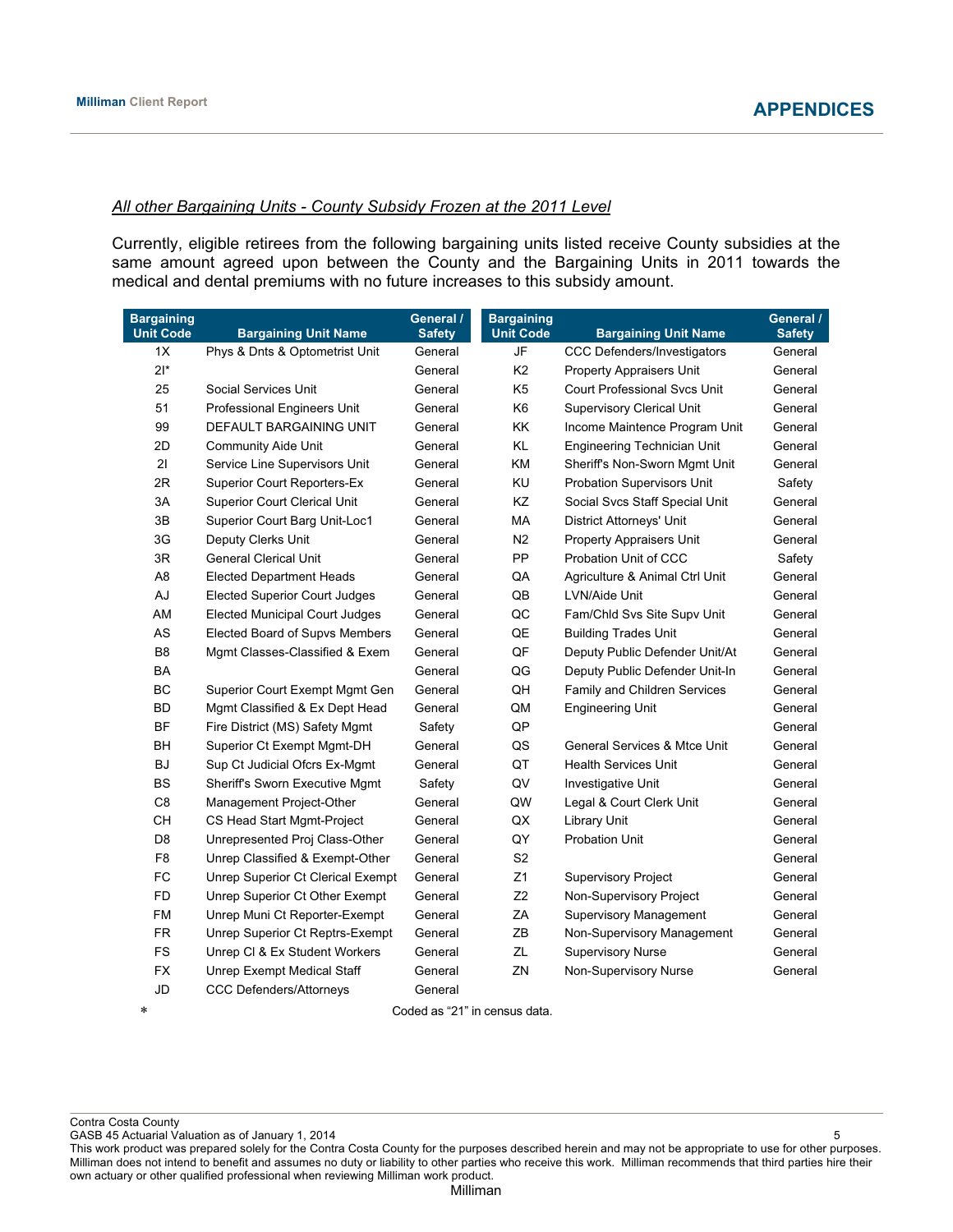### Health Insurance Premium Rates (non-PEMHCA)

The following table shows monthly retiree health insurance premiums for the 2014 calendar year for coverage under various health plans sponsored by Contra Costa County, and the County's subsidies as frozen at the 2011 level for the specified bargaining groups.

|                                                         | County's<br><b>Subsidy</b><br>(Frozen in | 2014                | County's<br><b>Subsidy for</b> | <b>Retiree's</b> |  |
|---------------------------------------------------------|------------------------------------------|---------------------|--------------------------------|------------------|--|
| <b>Medical Plan</b><br>Contra Costa Health Plan A       | 2011)                                    | <b>Premium Rate</b> | 2014                           | Share for 2014   |  |
| Retiree on Basic Plan                                   | \$<br>509.92                             | \$<br>612.77        | \$<br>509.92                   | \$<br>102.85     |  |
|                                                         |                                          |                     | 1,214.90                       |                  |  |
| Retiree & 1 or more dependents on Basic Plan            | 1,214.90                                 | 1,459.96            |                                | 245.06           |  |
| Retiree on Medicare Coordination of Benefits (COB) Plan | 420.27                                   | 279.23              | 279.22                         | 0.01             |  |
| Retiree & 1 or more dependents on Medicare COB Plan     | 1,035.60                                 | 1.228.77            | 1,035.60                       | 193.17           |  |
| Contra Costa Health Plan B                              |                                          |                     |                                |                  |  |
| Retiree on Basic Plan                                   | 528.50                                   | 679.27              | 528.50                         | 150.77           |  |
| Retiree & 1 or more dependents on Basic Plan            | 1,255.79                                 | 1,614.06            | 1,255.79                       | 358.27           |  |
| Retiree on Medicare COB Plan                            | 444.63                                   | 287.60              | 287.59                         | 0.01             |  |
| Retiree & 1 or more dependents on Medicare COB Plan     | 1,088.06                                 | 1,265.63            | 1,088.06                       | 177.57           |  |
| Kaiser Permanente - Plan A                              |                                          |                     |                                |                  |  |
| Retiree on Basic Plan                                   | 478.91                                   | 768.47              | 478.91                         | 289.56           |  |
| Retiree & 1 or more dependents on Basic Plan            | 1.115.84                                 | 1,790.52            | 1,115.84                       | 674.68           |  |
| Retiree on Medicare COB Plan                            | 263.94                                   | 295.01              | 263.94                         | 31.07            |  |
| Retiree & 1 dependent on Medicare COB Plan              | 712.79                                   | 796.71              | 712.79                         | 83.92            |  |
| Retiree & 2 dependents on Medicare COB Plan             | 1,161.65                                 | 1,298.41            | 1.161.65                       | 136.76           |  |
| Kaiser Permanente - Plan B                              |                                          |                     |                                |                  |  |
| Retiree on Basic Plan                                   | 478.91                                   | 676.03              | 478.91                         | 197.12           |  |
| Retiree & 1 or more dependents on Basic Plan            | 1,115.84                                 | 1,575.17            | 1,115.84                       | 459.33           |  |
| Retiree on Medicare COB Plan                            | 263.94                                   | 223.69              | 223.68                         | 0.01             |  |
| Retiree & 1 dependent on Medicare COB Plan              | 712.79                                   | 603.97              | 603.96                         | 0.01             |  |
| Retiree & 2 dependents on Medicare COB Plan             | 1,161.65                                 | 984.25              | 984.24                         | 0.01             |  |
| Health Net HMO - Plan A                                 |                                          |                     |                                |                  |  |
| Retiree on Basic Plan                                   | 627.79                                   | 1,067.40            | 627.79                         | 439.61           |  |
| Retiree & 1 or more dependents on Basic Plan            | 1,540.02                                 | 2,618.43            | 1,540.02                       | 1,078.41         |  |
| Retiree on Medicare Seniority Plus Plan                 | 409.69                                   | 514.28              | 409.69                         | 104.59           |  |
| Retiree & 1 dependent on Medicare Seniority Plus Plan   | 819.38                                   | 1,028.56            | 819.38                         | 209.18           |  |
| Retiree & 2 dependents on Medicare Seniority Plus Plan  | 1,229.07                                 | 1,542.84            | 1,229.07                       | 313.77           |  |
| Health Net HMO - Plan B                                 |                                          |                     |                                |                  |  |
| Retiree on Basic Plan                                   | 627.79                                   | 836.04              | 627.79                         | 208.25           |  |
| Retiree & 1 or more dependents on Basic Plan            | 1,540.02                                 | 2,050.86            | 1,540.02                       | 510.84           |  |
| Retiree on Medicare Seniority Plus Plan                 | 409.69                                   | 431.74              | 409.69                         | 22.05            |  |
| Retiree & 1 dependent on Medicare Seniority Plus Plan   | 819.38                                   | 863.48              | 819.38                         | 44.10            |  |
| Retiree & 2 dependents on Medicare Seniority Plus Plan  | 1,229.07                                 | 1,295.22            | 1,229.07                       | 66.15            |  |

Contra Costa County

GASB 45 Actuarial Valuation as of January 1, 2014 **6 GASB 45 Actuarial Valuation as of January 1**, 2014 **6**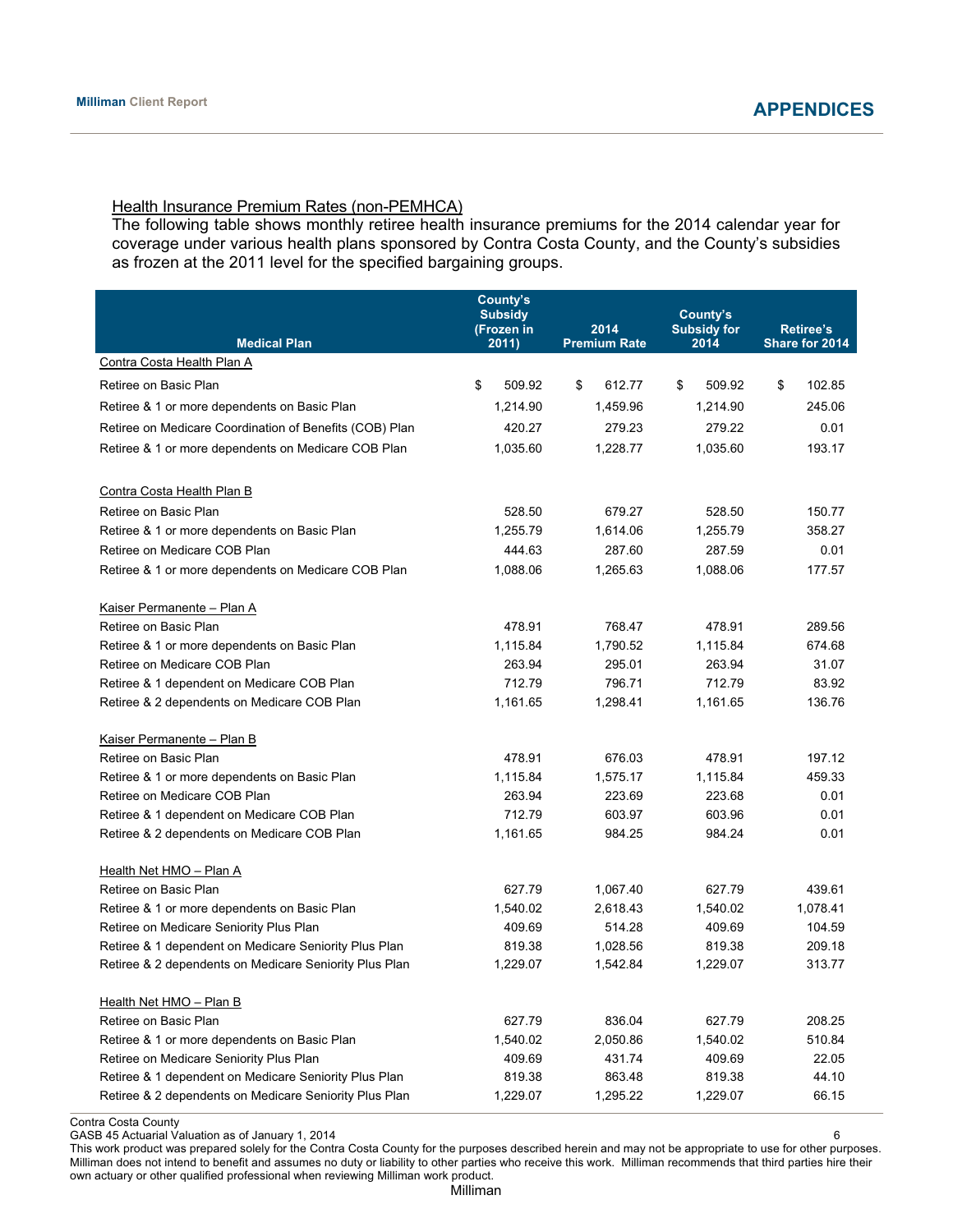## **Health Insurance Premium Rates (continued)**

| <b>Medical Plan</b>                                                             |    | County's<br><b>Subsidy</b><br>(Frozen in<br>2011) |    | 2014<br><b>Premium Rate</b> |    | County's<br><b>Subsidy for</b><br>2014 |    | Retiree's<br>Share for 2014 |  |
|---------------------------------------------------------------------------------|----|---------------------------------------------------|----|-----------------------------|----|----------------------------------------|----|-----------------------------|--|
| Health Net Medicare COB                                                         |    |                                                   |    |                             |    |                                        |    |                             |  |
| Retiree only                                                                    | \$ | 467.13                                            | \$ | 573.03                      | \$ | 467.13                                 | \$ | 105.90                      |  |
| Retiree & spouse                                                                |    | 934.29                                            |    | 1,146.06                    |    | 934.29                                 |    | 211.77                      |  |
| Health Net CA & Nat'l PPO - Basic Plan A                                        |    |                                                   |    |                             |    |                                        |    |                             |  |
| Retiree on PPO                                                                  |    | 604.60                                            |    | 1,365.43                    |    | 604.60                                 |    | 760.83                      |  |
| Retiree & 1 or more dependents on PPO Basic Plan                                |    | 1,436.25                                          |    | 3,243.69                    |    | 1,436.25                               |    | 1,807.44                    |  |
| Retiree on PPO Medicare Plan with Medicare Part A & B                           |    | 563.17                                            |    | 924.22                      |    | 563.17                                 |    | 361.05                      |  |
| Retiree & 1 or more dependents on PPO Medicare Plan with<br>Medicare Part A & B |    | 1,126.24                                          |    | 1,848.43                    |    | 1,126.24                               |    | 722.19                      |  |
| Health Net CA & Nat'l PPO - Basic Plan B                                        |    |                                                   |    |                             |    |                                        |    |                             |  |
| Retiree on PPO                                                                  |    | 604.60                                            |    | 1,240.08                    |    | 604.60                                 |    | 635.48                      |  |
| Retiree & 1 or more dependents on PPO Basic Plan                                |    | 1,436.25                                          |    | 2,945.89                    |    | 1,436.25                               |    | 1,509.64                    |  |
| Retiree on PPO Medicare Plan with Medicare Part A & B                           |    | 563.17                                            |    | 839.40                      |    | 563.17                                 |    | 276.23                      |  |
| Retiree & 1 or more dependents on PPO Medicare Plan with<br>Medicare Part A & B |    | 1,126.24                                          |    | 1,678.80                    |    | 1,126.24                               |    | 552.5                       |  |

The following table shows monthly retiree health insurance premiums for the 2015 calendar year for health coverage under Contra Costa Health Plans sponsored by the Contra Costa County.

| <b>Medical Plan</b>                                         | County's<br><b>Subsidy</b><br>(Frozen in<br>2011) | 2015<br><b>Premium Rate</b> | County's<br><b>Subsidy for</b><br>2015 | <b>Retiree's</b><br>Share for 2015 |
|-------------------------------------------------------------|---------------------------------------------------|-----------------------------|----------------------------------------|------------------------------------|
| Contra Costa Health Plan A                                  |                                                   |                             |                                        |                                    |
| Retiree on Basic Plan                                       | \$<br>509.92                                      | \$<br>654.44                | \$<br>509.92                           | \$<br>144.52                       |
| Retiree & 1 or more dependents on Basic Plan                | 1,214.90                                          | 1,559.24                    | 1,214.90                               | 344.34                             |
| Retiree on Medicare COB Plan                                | 420.27                                            | 301.01                      | 301.00                                 | 0.01                               |
| Retiree & 1 dependent on Medicare COB Plan                  | 1.035.60                                          | 602.02                      | 602.01                                 | 0.01                               |
| Family, 1 on Medicare COB Plan, and 1 or more on Basic Plan | 1,035.60                                          | 963.23                      | 963.22                                 | 0.01                               |
| Contra Costa Health Plan B                                  |                                                   |                             |                                        |                                    |
| Retiree on Basic Plan                                       | 528.50                                            | 725.46                      | 528.50                                 | 196.75                             |
| Retiree & 1 or more dependents on Basic Plan                | 1,255.79                                          | 1,723.82                    | 1,255.79                               | 468.03                             |
| Retiree on Medicare COB Plan                                | 444.63                                            | 310.03                      | 310.02                                 | 0.01                               |
| Retiree & 1 dependent on Medicare COB Plan                  | 1,088.06                                          | 620.06                      | 620.05                                 | 0.01                               |
| Family, 1 on Medicare COB Plan, and 1 or more on Basic Plan | 1,088.06                                          | 992.10                      | 992.09                                 | 0.01                               |

Contra Costa County

GASB 45 Actuarial Valuation as of January 1, 2014 7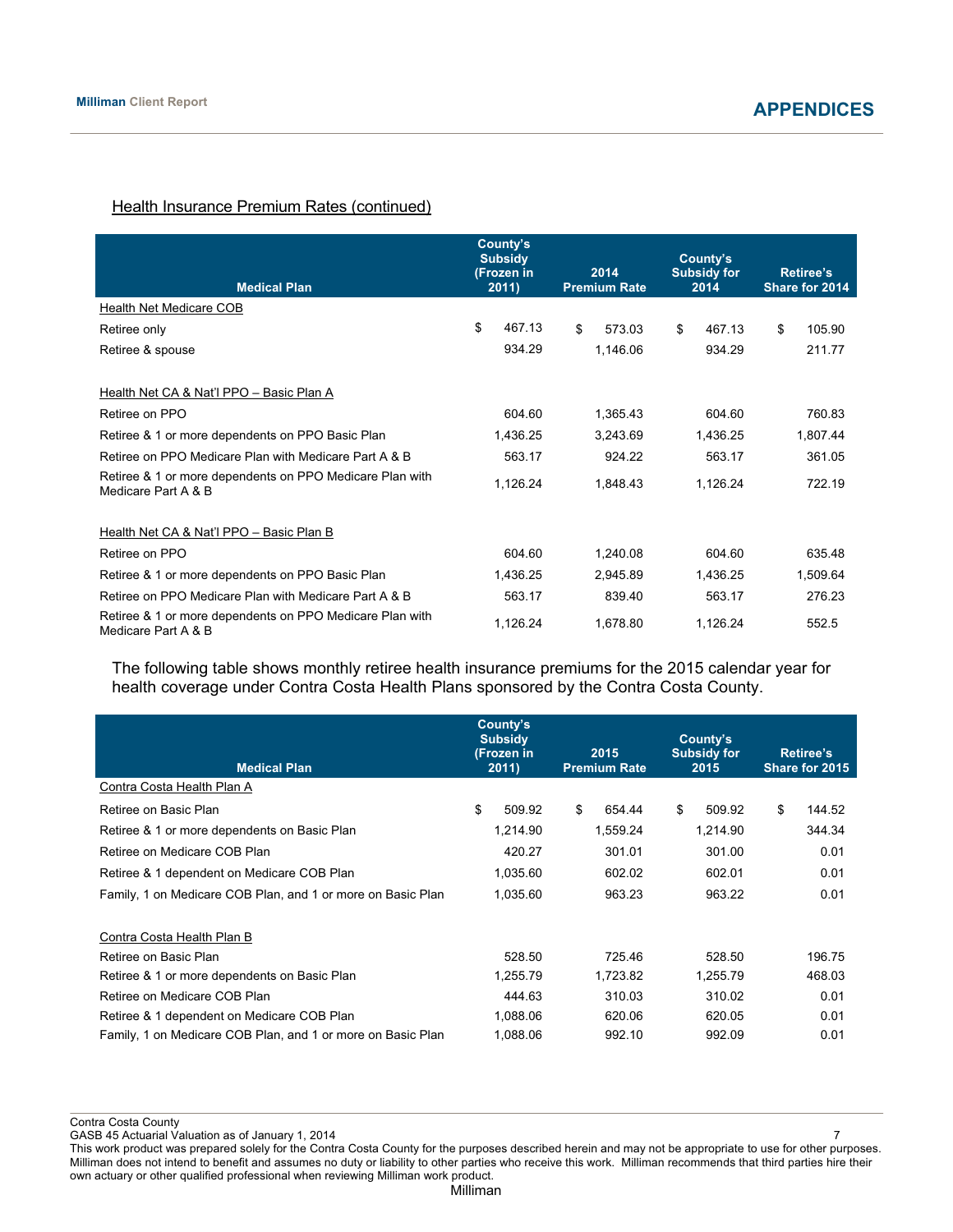### PEMHCA Health Plan Premium Rates

Eligible retirees from the bargaining units 4N, A8, B8, BD, BF, BS, F8, FW, HA, V#, VH, VN, and XJ can choose to enroll in health plans sponsored by CalPERS based on their residence region (Bay Area, Sacramento, Los Angeles, Northern California, Southern California and Out of State of California). The following table shows the monthly Bay Area retiree health insurance premiums for the 2014 calendar year:

|                             | <b>Monthly Premium Rates - 2014</b> |                          |    |                    |    |               |                    |                |    |          |
|-----------------------------|-------------------------------------|--------------------------|----|--------------------|----|---------------|--------------------|----------------|----|----------|
|                             |                                     | <b>Single</b><br>2-Party |    |                    |    | <b>Family</b> |                    |                |    |          |
|                             |                                     | <b>Under 65</b>          |    | Over <sub>65</sub> |    | Under 65      | Over <sub>65</sub> | Under 65       |    | Over 65  |
|                             |                                     |                          |    |                    |    |               |                    |                |    |          |
| <b>Blue Shield</b>          | \$                                  | 836.59                   | \$ | 298.21             | \$ | 1.673.18      | \$<br>596.42       | \$<br>2.175.13 | \$ | 894.63   |
| <b>Blue Shield NetValue</b> |                                     | 704.01                   |    | 298.21             |    | 1.408.02      | 596.42             | 1.830.43       |    | 894.63   |
| Kaiser                      |                                     | 742.72                   |    | 294.97             |    | 1,485.44      | 589.94             | 1,931.07       |    | 884.91   |
| PERSCare                    |                                     | 720.04                   |    | 327.36             |    | 1.440.08      | 654.72             | 1.872.10       |    | 982.08   |
| <b>PERS Choice</b>          |                                     | 690.77                   |    | 307.23             |    | 1.381.54      | 614.46             | 1.796.00       |    | 921.69   |
| <b>PERS Select</b>          |                                     | 661.52                   |    | 307.23             |    | 1,323.04      | 614.46             | 1.719.95       |    | 921.69   |
| Anthem HMO Select           |                                     | 657.33                   |    | 341.12             |    | 1.314.66      | 682.24             | 1.709.06       |    | 1.023.36 |
| Anthem HMO Traditional      |                                     | 728.41                   |    | 341.12             |    | 1.456.82      | 682.24             | 1.893.87       |    | 1,023.36 |
| United Healthcare           |                                     | 764.24                   |    | 193.33             |    | 1,528.48      | 386.66             | 1,987.02       |    | 579.99   |
| <b>PORAC</b>                |                                     | 634.00                   |    | 397.00             |    | 1.186.00      | 791.00             | 1.507.00       |    | 1.264.00 |
| <b>CCHP</b>                 |                                     | 723.74                   |    | 618.84             |    | 1.281.39      | 1.071.59           | 1.674.11       |    | 1,359.41 |

#### Dental Plan Premiums

The following table shows monthly retiree dental insurance premiums for the 2014 calendar year. County subsidies vary based on retiree's medical plan enrollment election and bargaining unit upon retirement.

| <b>Plan</b>                           | <b>Monthly Premiums</b> |
|---------------------------------------|-------------------------|
|                                       |                         |
| Delta Dental - \$1,800 Annual Maximum |                         |
| Retiree                               | \$44.27                 |
| Family                                | 100.00                  |
| Delta Dental - \$1,600 Annual Maximum |                         |
| Retiree                               | \$42.45                 |
| Family                                | 95.63                   |
| Delta Care (PMI)                      |                         |
| Retiree                               | \$29.06                 |
| Family                                | 62.81                   |
|                                       |                         |

Contra Costa County

GASB 45 Actuarial Valuation as of January 1, 2014 8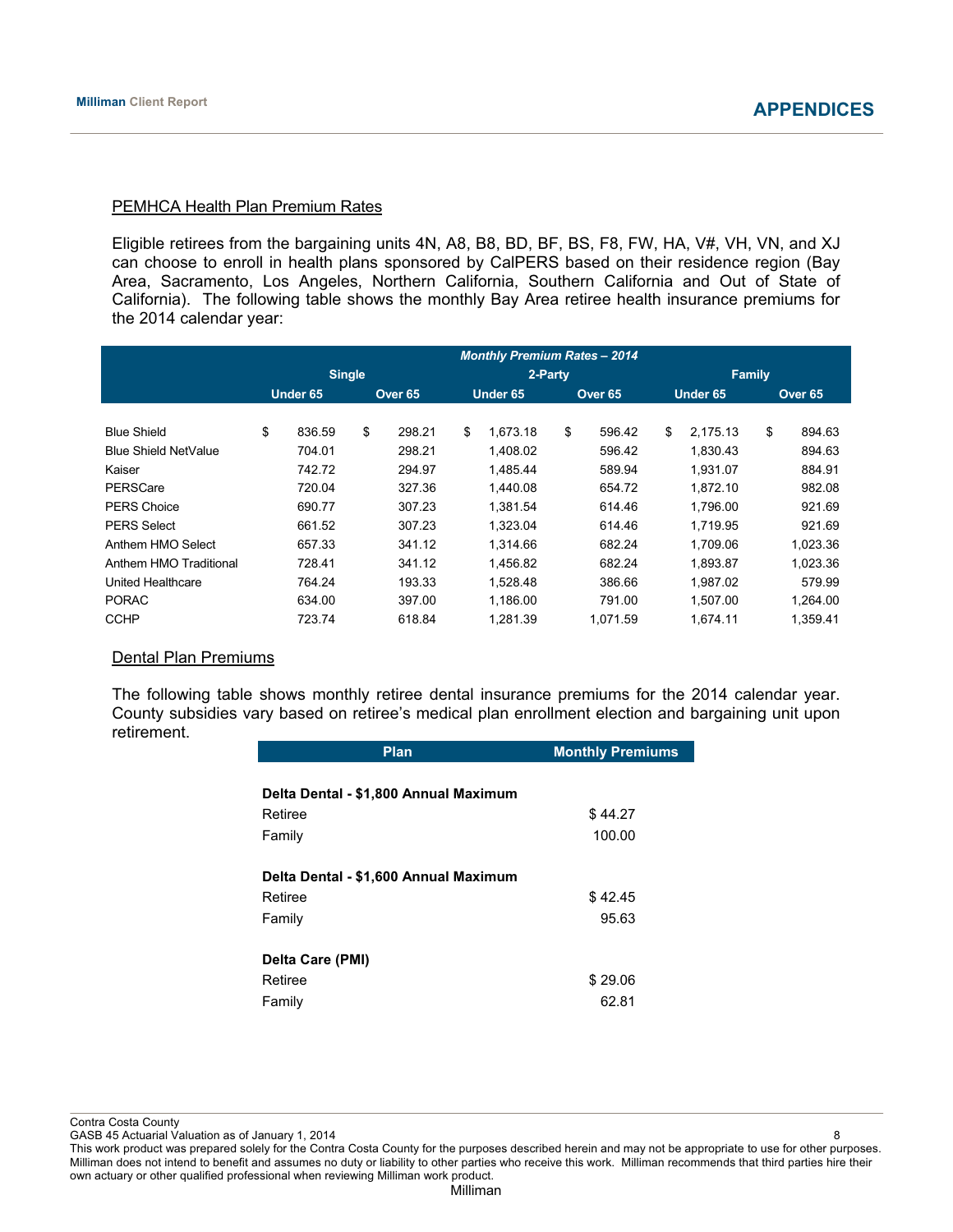## *Excluded Bargaining Units – Not Eligible for Plan Participation*

Members of the following bargaining units are not eligible for participation in the County's retiree health plan.

| <b>Bargaining</b><br><b>Unit Code</b> | <b>Bargaining Unit Name</b>           | General /<br><b>Safety</b> |
|---------------------------------------|---------------------------------------|----------------------------|
| 81                                    | <b>IHSS Public Authority-Mgmt</b>     | General                    |
| 8.I                                   | <b>IHSS Public Authority-Non Mgmt</b> | General                    |
| 8P                                    | Special Co Class Codes-Payroll        | General                    |
| <b>B</b> 9                            | Mqmt East CCFPD (Non-MS)              | Safety                     |

Contra Costa County

GASB 45 Actuarial Valuation as of January 1, 2014 9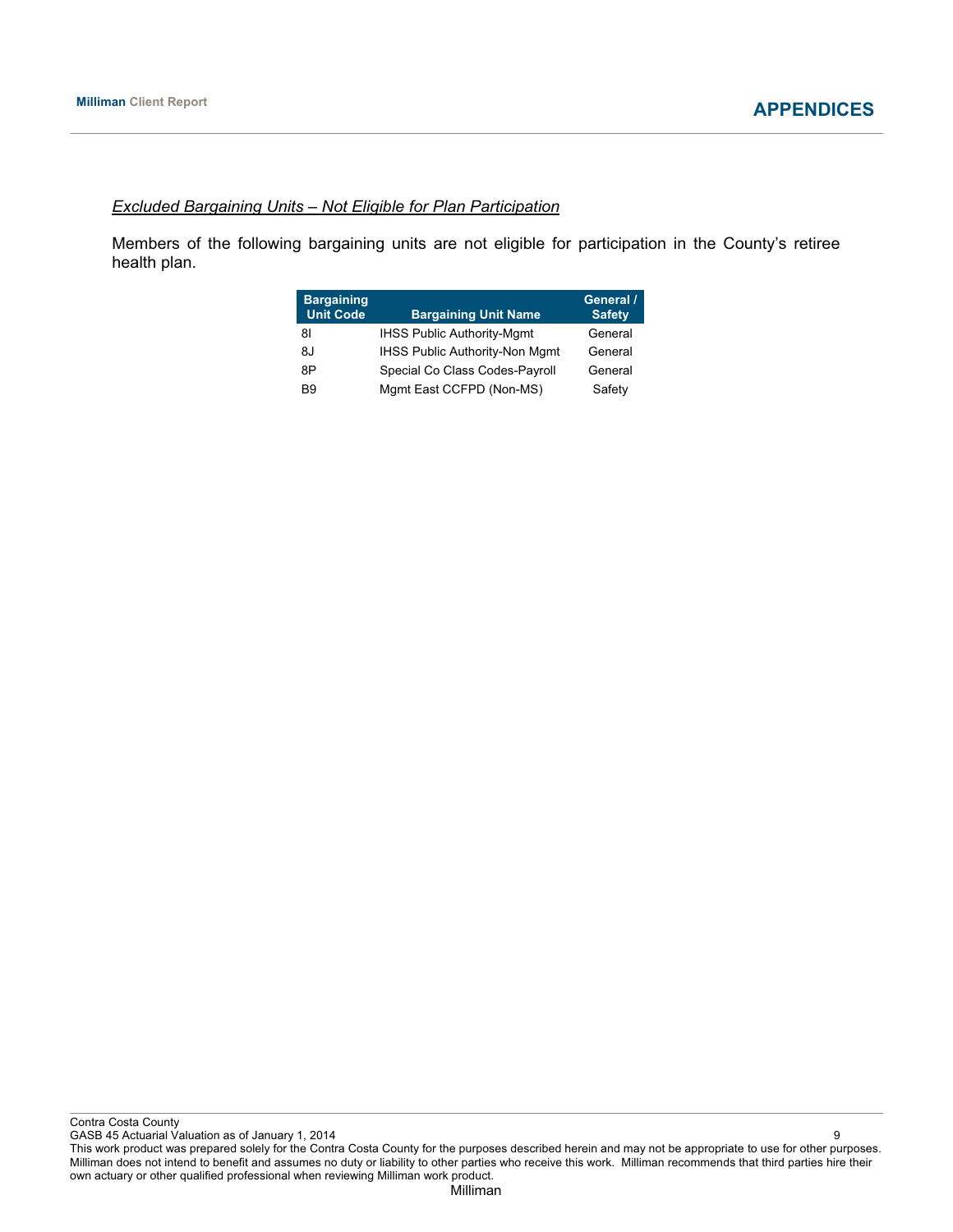## **Appendix B. Actuarial Cost Method and Assumptions**

The actuarial cost method used for determining the benefit obligations is the Projected Unit Credit Cost Method. Under this method, the actuarial present value of projected benefits is the value of benefits expected to be paid for current actives and eligible retirees and is calculated based on the assumptions and census data described in this report.

The Actuarial Accrued Liability (AAL) is the actuarial present value of benefits attributed to employee service rendered prior to the valuation date. The AAL equals the present value of benefits multiplied by a fraction equal to service to date over service at expected retirement. The Normal Cost is the actuarial present value of benefits attributed to one year of service. This equals the present value of benefits divided by service at expected retirement. Since retirees are not accruing any more service, their normal cost is zero. The actuarial value of assets is equal to the market value of assets as of the valuation date.

In determining the Annual Required Contribution, the Unfunded AAL is amortized as a level dollar amount over 30 years on a "closed" basis. There are 24 years remaining in the amortization period as of January 1, 2014. The actuarial assumptions are summarized below.

### *Economic Assumptions*

### *Discount Rate (Liabilities)* 5.70%

We have used a discount rate of 5.70% in this valuation to reflect the County's current policy of partially funding its OPEB liabilities. This rate is derived based on the fund's investment policy, level of partial funding, and includes a 2.50% long-term inflation assumption. County OPEB Irrevocable Trust assets are invested in the Public Agency Retirement Services' Highmark Portfolio. Based on the portfolio's target allocation (shown below), the average return of Trust assets over the next 30 years is expected to be 6.25%, which would be an appropriate discount rate if the County's annual contribution is equal to the ARC. If the County were to elect not to fund any amount to a Trust, the discount rate would be based on the expected return of the County's general fund (we have assumed a long term return of 3.50% for the County's general fund). Since the County is partially funding the Trust with a contribution of \$20 million per year, we used a blended discount rate of 5.70%.

| <b>Asset Class</b>                                 | <b>Expected 1-Year</b><br><b>Nominal Return</b> | <b>Targeted Asset</b><br><b>Allocation</b> |
|----------------------------------------------------|-------------------------------------------------|--------------------------------------------|
| Domestic Equity Large Cap                          | 8.14%                                           | 17.0%                                      |
| Domestic Equity Mid Cap                            | 8.92%                                           | $6.0\%$                                    |
| Domestic Equity Small Cap                          | 9.90%                                           | $8.0\%$                                    |
| U.S. Fixed Income                                  | 4.69%                                           | 38.0%                                      |
| International / Global Equity (Developed)          | 8.56%                                           | 16.0%                                      |
| <b>Real Estate</b>                                 | 8.12%                                           | 4.0%                                       |
| Cash                                               | 3.01%                                           | $1.0\%$                                    |
| Alternatives                                       | 5.71%                                           | $10.0\%$                                   |
| Expected Geometric Median Annual Return (30 years) |                                                 | 6.25%                                      |

Contra Costa County

GASB 45 Actuarial Valuation as of January 1, 2014 10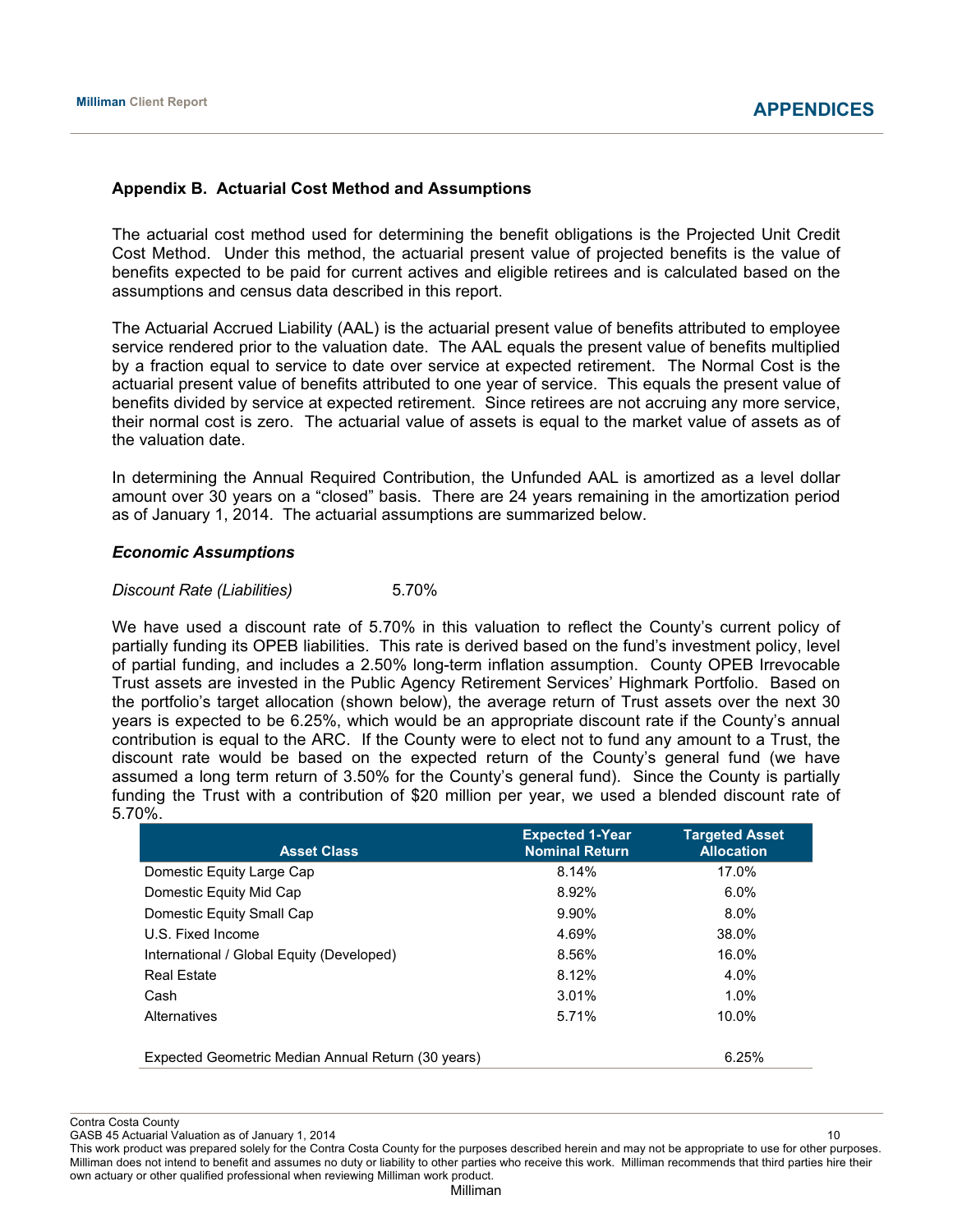*Disability*

#### *Demographic Assumptions*

Below is a summary of the assumed rates for mortality, retirement, disability and withdrawal, which are consistent with assumptions used in the December 31, 2012 CCCERA Actuarial Valuation.

### *Pre / Post Retirement Mortality*

- Healthy: For General Members: RP-2000 Combined Healthy Mortality Table projected to 2030 with Scale AA, set back one year. For Safety Member: RP-2000 Combined Healthy Mortality Table projected to 2030 with Scale AA, set back two years. Disabled: For General Members: RP-2000 Combined Healthy Mortality Table projected to 2030 with Scale AA, set forward six years for males and set forward seven years for females.
- For Safety Member: RP-2000 Combined Healthy Mortality Table projected to 2030 with Scale AA, set forward three years.
- Beneficiaries: Beneficiaries are assumed to have the same mortality as a General Member of the opposite sex who had taken a service (non-disability) retirement.

| Age | <b>General Tier 3</b> | <b>Safety (All Tiers)</b> |
|-----|-----------------------|---------------------------|
| 20  | 0.01%                 | 0.02%                     |
| 25  | 0.02%                 | 0.22%                     |
| 30  | 0.03%                 | 0.42%                     |
| 35  | 0.05%                 | 0.56%                     |
| 40  | 0.08%                 | 0.66%                     |
| 45  | 0.13%                 | 0.94%                     |
| 50  | 0.17%                 | 2.54%                     |

*Withdrawal* – Sample probabilities of terminating employment with the County are shown below for selected years of County service.

| <b>Years of Service</b> | <b>General</b> | <b>Safety</b> |
|-------------------------|----------------|---------------|
| Less than 1             | 13.50%         | 11.50%        |
| 1                       | $9.00\%$       | 6.50%         |
| $\mathcal{P}$           | $9.00\%$       | 5.00%         |
| 3                       | 6.00%          | 4.00%         |
| 4                       | 4.50%          | 3.50%         |
| 5                       | 4.00%          | $3.00\%$      |
| 10                      | 2.75%          | 1.90%         |
| 15                      | 2.10%          | 1.40%         |
| 20 or more              | 2.00%          | 1.00%         |

Contra Costa County

GASB 45 Actuarial Valuation as of January 1, 2014 11 12 12 14 14 15 16 17 18 18 19 19 10 11 11 11 11 11 11 11 1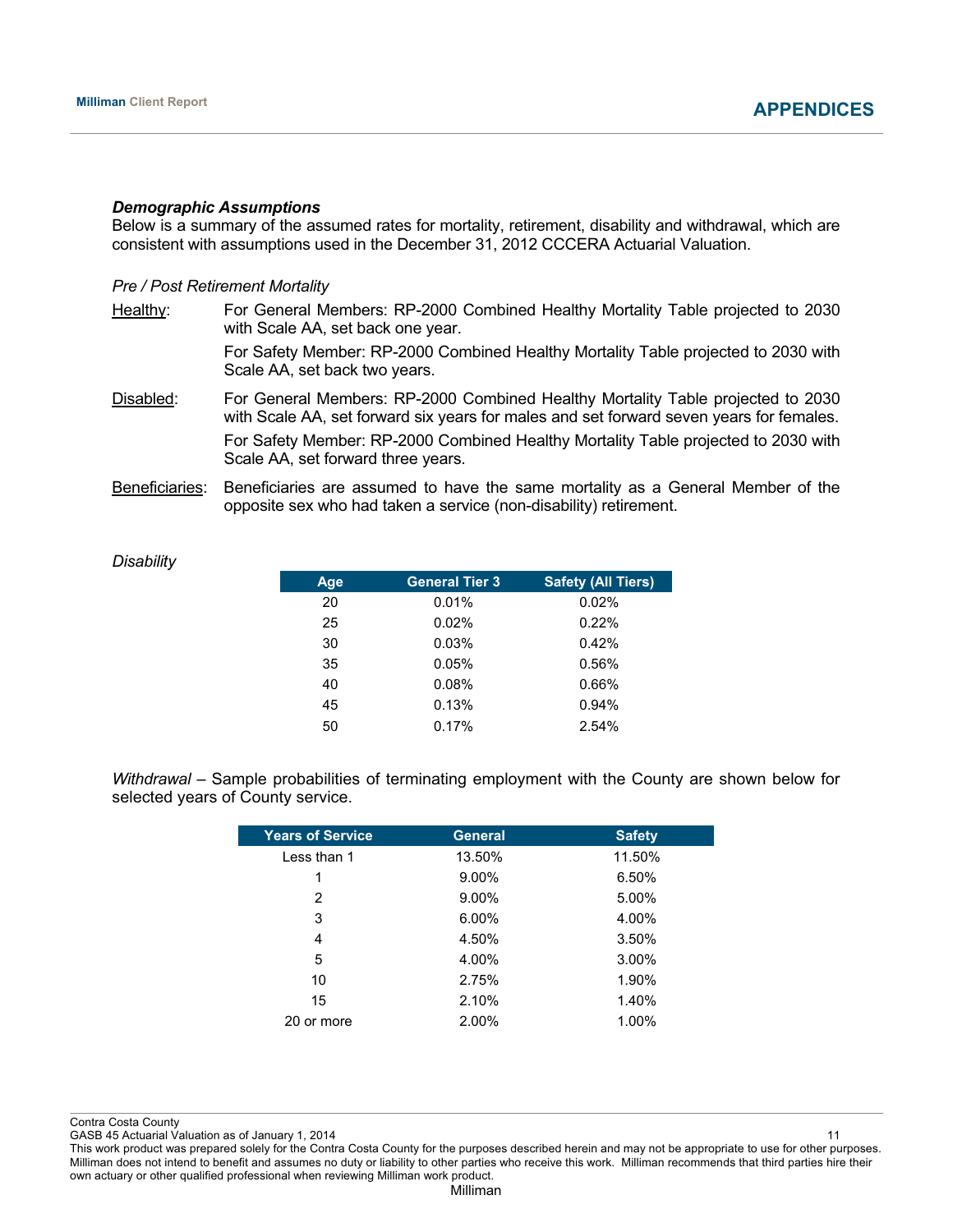| Age | <b>General</b><br><b>Tier 3</b> | <b>Safety</b><br><b>Tier A</b> | Age | <b>General</b><br>Tier 3 | <b>Safety</b><br><b>Tier A</b> |
|-----|---------------------------------|--------------------------------|-----|--------------------------|--------------------------------|
| 45  | 0%                              | 2%                             | 60  | 15%                      | 40%                            |
| 46  | 0%                              | 2%                             | 61  | 20%                      | 40%                            |
| 47  | $0\%$                           | 7%                             | 62  | 27%                      | 40%                            |
| 48  | $0\%$                           | 7%                             | 63  | 27%                      | 40%                            |
| 49  | 0%                              | 20%                            | 64  | 30%                      | 40%                            |
| 50  | 4%                              | 25%                            | 65  | 40%                      | 100%                           |
| 51  | 3%                              | 25%                            | 66  | 40%                      | 100%                           |
| 52  | 3%                              | 25%                            | 67  | 40%                      | 100%                           |
| 53  | 5%                              | 25%                            | 68  | 40%                      | 100%                           |
| 54  | 5%                              | 25%                            | 69  | 40%                      | 100%                           |
| 55  | 10%                             | 30%                            | 70  | 40%                      | 100%                           |
| 56  | 10%                             | 25%                            | 72  | 40%                      | 100%                           |
| 57  | 10%                             | 25%                            | 73  | 40%                      | 100%                           |
| 58  | 12%                             | 35%                            | 74  | 40%                      | 100%                           |
| 59  | 12%                             | 35%                            | 75  | 100%                     | 100%                           |

*Retirement – For this valuation, we have applied the Tier 3 rates for all General employees and Tier A rates for all Safety employees since nearly all current employees are in these two pension tiers.* 

## *Coverage Election Assumptions*

*Retiree Coverage –* We have assumed 90% of new retirees will elect medical and dental coverage at retirement. For new retirees who were members of certain bargaining units indicated in Appendix A and hired after a certain date indicated (eligible retirees must pay entire cost of premium to maintain coverage), we have assumed 50% will elect medical and dental coverage at retirement.

*Spouse Coverage* – We have assumed 50% of new retirees electing coverage will elect spouse medical and dental coverage at retirement.

*Spouse Age* – Female spouses are assumed to be three years younger than male spouses.

*Dependent Coverage –* We have assumed 30% of retirees with no spouse coverage will elect coverage for a dependent child until age 65, and 50% of retirees with spouse coverage will elect coverage for a dependent child until age 65.

*Health Plan Election* – We have assumed that new retirees will remain enrolled in the same plan they were enrolled in as actives. For actives who waived coverage, we have assumed that they will elect Kaiser plan coverage.

Contra Costa County

GASB 45 Actuarial Valuation as of January 1, 2014 12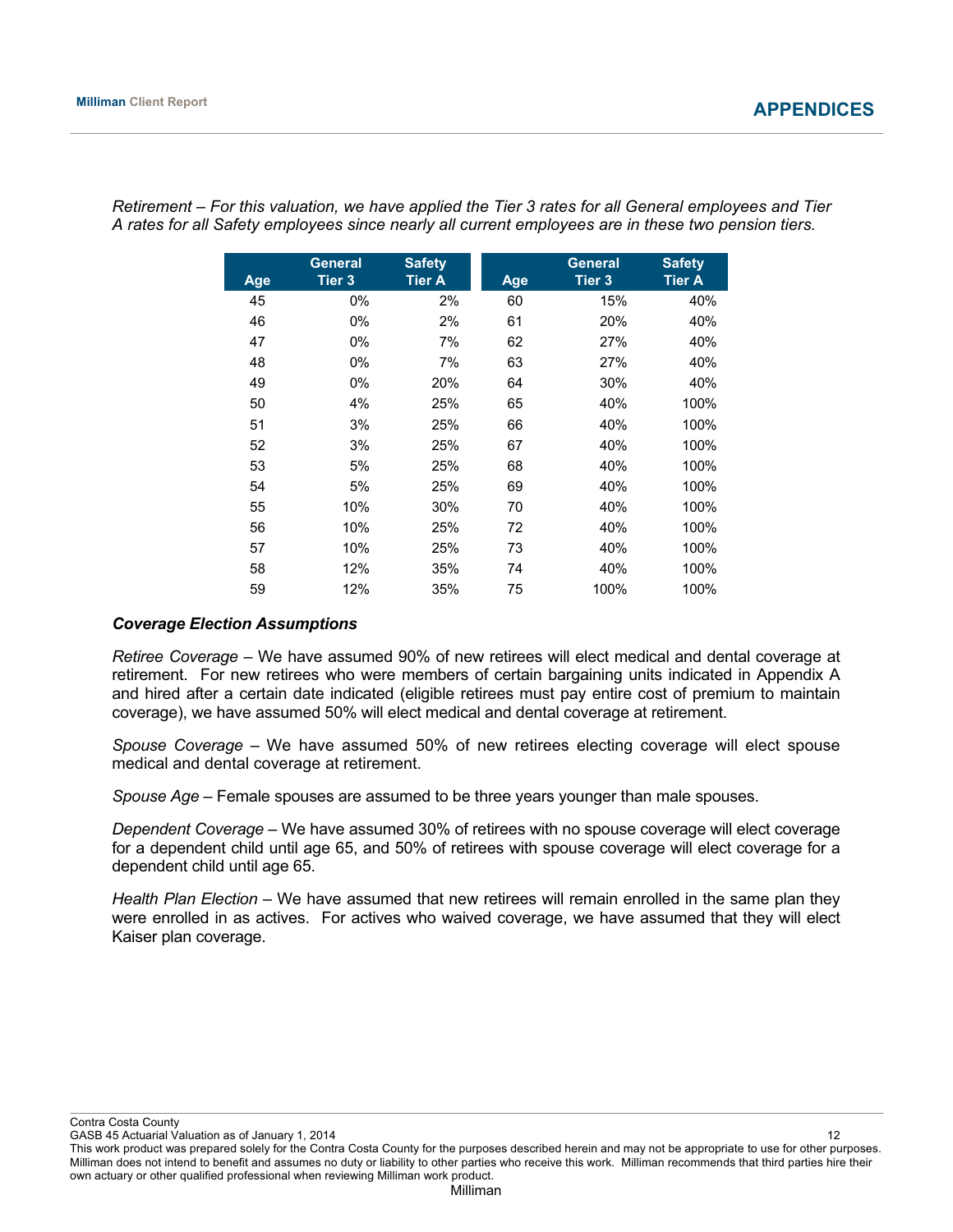## *Valuation of Retiree Premium Subsidy Due to Active Health Costs*

The County and California PERS (PEMHCA) health plans charge the same premiums for retirees who are not yet eligible for Medicare as for active employees. Therefore, the retiree premium rates are being subsidized by the inclusion of active lives in setting rates. (Premiums calculated only based on retiree health claims experience would have resulted in higher retiree premiums.) GASB 45 requires that the value of this subsidy be recognized as a liability in valuations of OPEB costs. To account for the fact that per member health costs vary depending on age (higher health costs at older ages), we calculated equivalent per member per month (PMPM) costs that vary by age based on the age distribution of covered members, and based on relative cost factors by age. The relative cost factors were developed from the Milliman Health Cost Guidelines™. Based on the carrier premium rates and relative age cost factors assumptions, we developed age adjusted monthly PMPM health costs for 2014 to be used in valuing the implicit rate subsidy. The following tables show the age adjusted expected monthly claims cost for a male participant at age 64 for each health plan and relative age factors compared to a male age 64.

| <b>Plan</b>                     | <b>Monthly Age Adjusted Claims</b><br><b>Cost for Age 64 Male</b> | <b>Dependent Child Cost</b><br>Load |
|---------------------------------|-------------------------------------------------------------------|-------------------------------------|
| CCHP A                          | \$<br>1.164                                                       | \$<br>157                           |
| CCHP B                          | 1.431                                                             | 329                                 |
| Kaiser A                        | 1.384                                                             | 246                                 |
| Kaiser B                        | 1.278                                                             | 264                                 |
| Health Net HMO A                | 1,878                                                             | 394                                 |
| Health Net HMO B                | 1,621                                                             | 369                                 |
| Health Net PPO                  | 1.903                                                             | 316                                 |
| California PERS Plans (average) | 1.100                                                             | 219                                 |

#### **Relative Claims Cost Factor Compared to Male age 64**

| Age | Male  | <b>Female</b> |
|-----|-------|---------------|
| 50  | 0.458 | 0.572         |
| 55  | 0.604 | 0.668         |
| 60  | 0.786 | 0.789         |
| 64  | 1.000 | 0.915         |

Since retirees eligible for Medicare (age 65 and beyond) are enrolled in Medicare supplemental plans, the premiums for retirees with Medicare are determined without regard to active employee claims experience and no such subsidy exists for this group for medical cost.

Contra Costa County

GASB 45 Actuarial Valuation as of January 1, 2014 13 and 13 and 13 and 13 and 13 and 13 and 13 and 13 and 13 and 13 and 13 and 13 and 13 and 13 and 13 and 13 and 13 and 13 and 13 and 13 and 13 and 13 and 13 and 13 and 13 a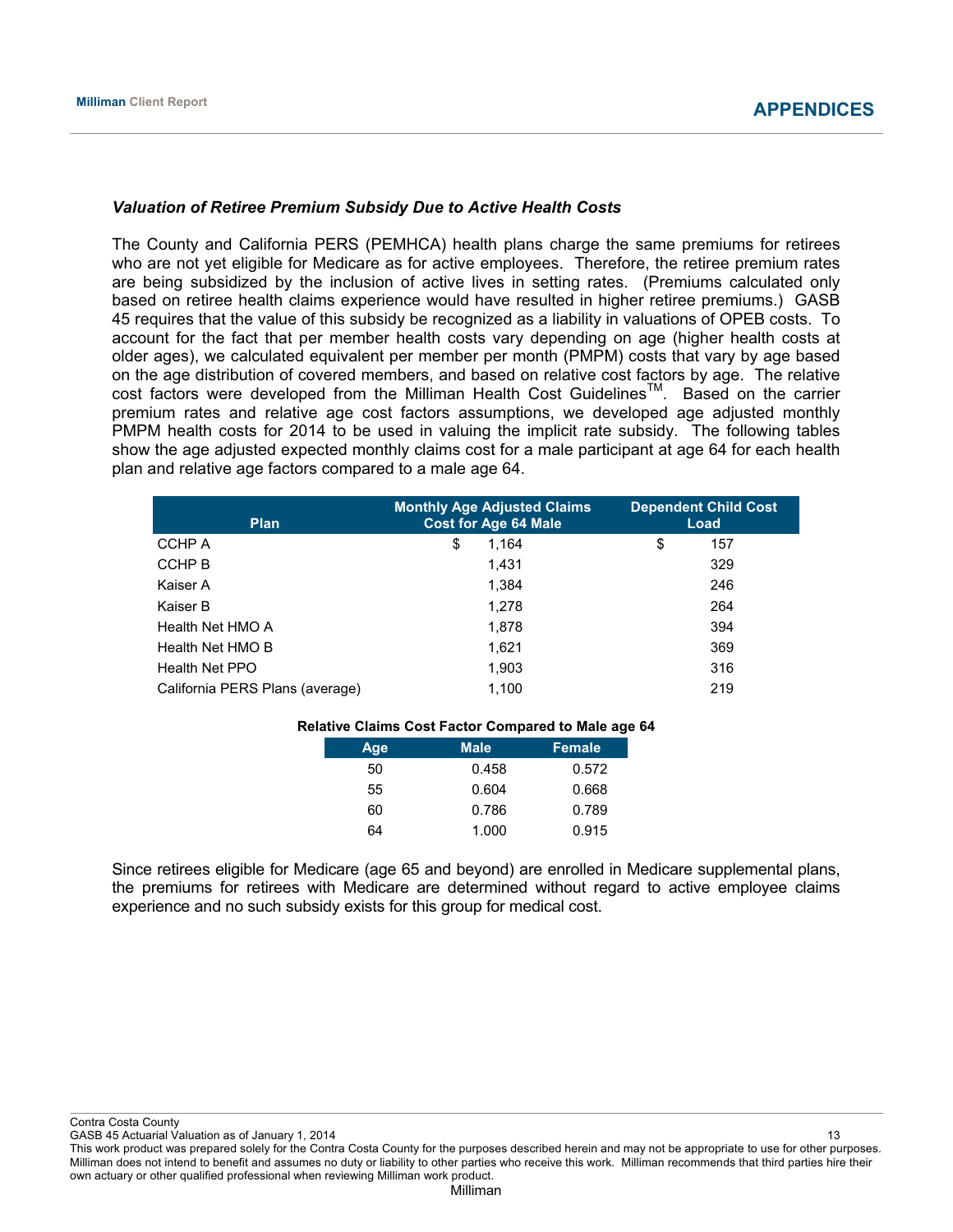### *Medical Cost Inflation Assumption*

We assumed future increases to the health costs and premiums are based on the "Getzen" model published by the Society of Actuaries for purposes of evaluating long term medical trend. Under the Patient Protection and Affordable Care Act of 2010, a Federal excise tax will apply for high cost health plans beginning in 2018. A margin to reflect the impact of the excise tax in future years is reflected in the assumed trend. The following table shows the assumed rate increases in future years for Medical premiums.

| <b>Calendar</b> | <b>County Plans*</b> | <b>Calendar</b> | <b>PEMHCA Plans</b> | <b>Calendar</b> | All Plans*     |
|-----------------|----------------------|-----------------|---------------------|-----------------|----------------|
| Year            | <b>Pre 65</b>        | Year            | <b>Pre 65</b>       | Year            | <b>Post 65</b> |
| 2014            | 6.50%                | 2014            | 7.00%               | 2014            | 7.25%          |
| 2015            | 5.25%                | 2015            | 5.75%               | 2015            | $6.00\%$       |
| 2016            | 5.75%                | 2016            | 6.25%               | 2016            | 6.50%          |
| 2017            | 6.50%                | $2017 - 2018$   | 6.75%               | $2017 - 2025$   | 6.00%          |
| $2018 - 2020$   | 5.75%                | 2019            | 7.00%               | $2026 - 2032$   | 5.75%          |
| $2021 - 2023$   | 6.50%                | $2020 - 2022$   | 7.25%               | 2033            | $6.00\%$       |
| $2024 - 2028$   | 6.25%                | $2023 - 2024$   | 7.00%               | 2034            | 6.75%          |
| 2029            | 6.50%                | $2025 - 2029$   | 6.75%               | 2035            | 6.50%          |
| $2030 - 2035$   | 6.25%                | $2030 - 2033$   | 6.50%               | $2036 - 2042$   | 6.25%          |
| 2036            | $6.00\%$             | 2034 – 2036     | 6.25%               | $2043 - 2045$   | 6.00%          |
| $2037 - 2040$   | 5.75%                | 2037 - 2038     | $6.00\%$            | 2046 – 2051     | 5.75%          |
| $2041 - 2048$   | 5.50%                | $2039 - 2043$   | 5.75%               | 2052 - 2059     | 5.50%          |
| $2049 - 2063$   | 5.25%                | $2044 - 2050$   | 5.50%               | 2060 - 2070     | 5.25%          |
| $2064 - 2074$   | 5.00%                | $2051 - 2061$   | 5.25%               | $2071 - 2076$   | 5.00%          |
| $2075 - 2079$   | 4.75%                | $2062 - 2074$   | 5.00%               | $2077 - 2081$   | 4.75%          |
| $2080 +$        | 4.50%                | 2075 – 2079     | 4.75%               | $2082 +$        | 4.50%          |
|                 |                      | $2080 +$        | 4.50%               |                 |                |

\* *For Contra Costa Health Plan A and B, actual increase from calendar year 2014 to 2015 was used.*

**Dental Cost** We assumed Dental costs will increase 4.0% annually.

Contra Costa County

GASB 45 Actuarial Valuation as of January 1, 2014 14